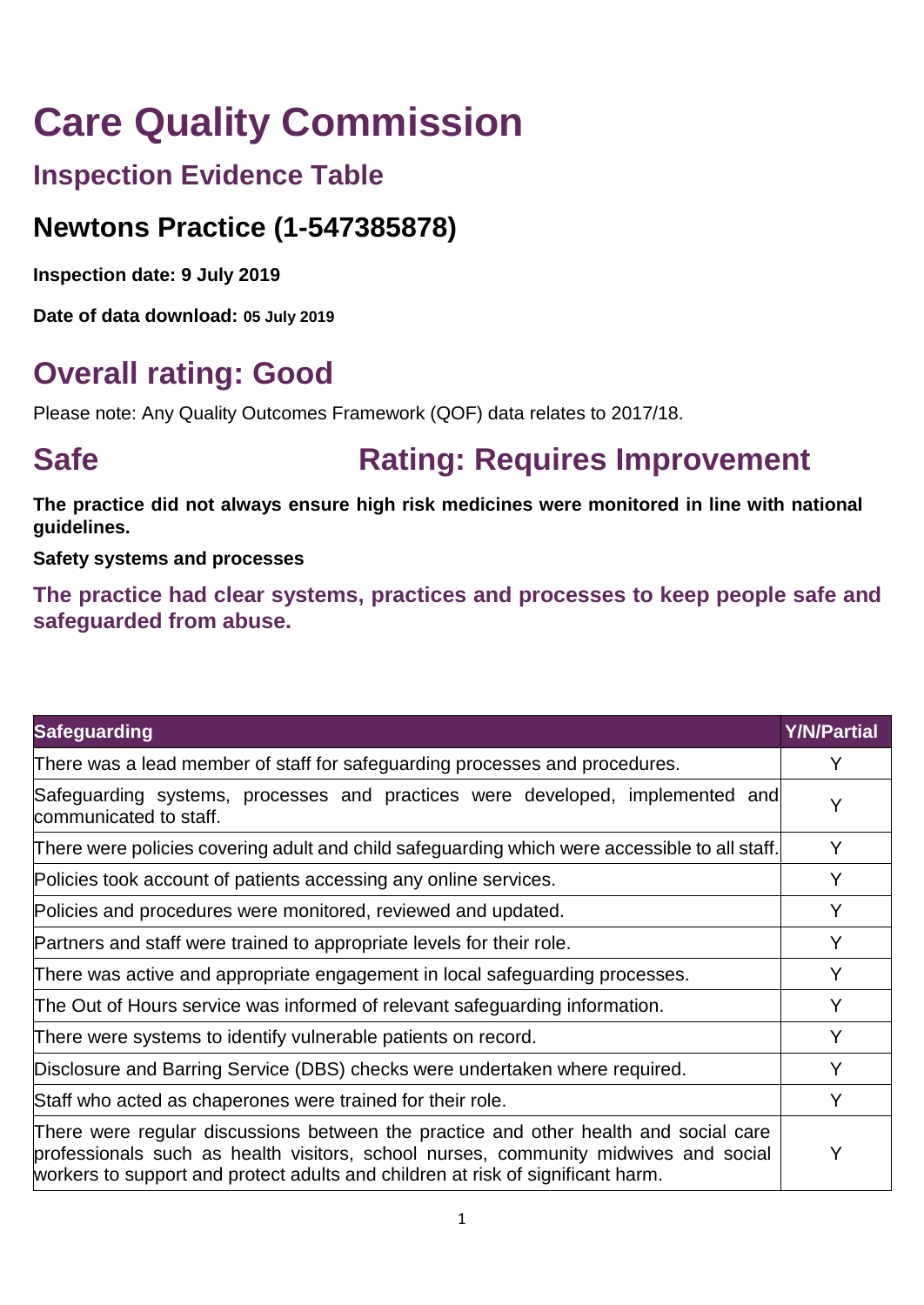### **Safeguarding Y/N/Partial**

Explanation of any answers and additional evidence:

The practice had an additional checklist with the safeguarding flowcharts to assist staff in considering the risks and asking relevant questions to determine their next steps when making a safeguarding referral.

| <b>Recruitment systems</b>                                                                                                                 | <b>Y/N/Partial</b> |
|--------------------------------------------------------------------------------------------------------------------------------------------|--------------------|
| Recruitment checks were carried out in accordance with regulations (including for agency<br>staff and locums).                             |                    |
| Staff vaccination was maintained in line with current Public Health England (PHE)<br>guidance if relevant to role.                         |                    |
| There were systems to ensure the registration of clinical staff (including nurses and<br>pharmacists) was checked and regularly monitored. |                    |
| Explanation of any answers and additional evidence: N/A                                                                                    |                    |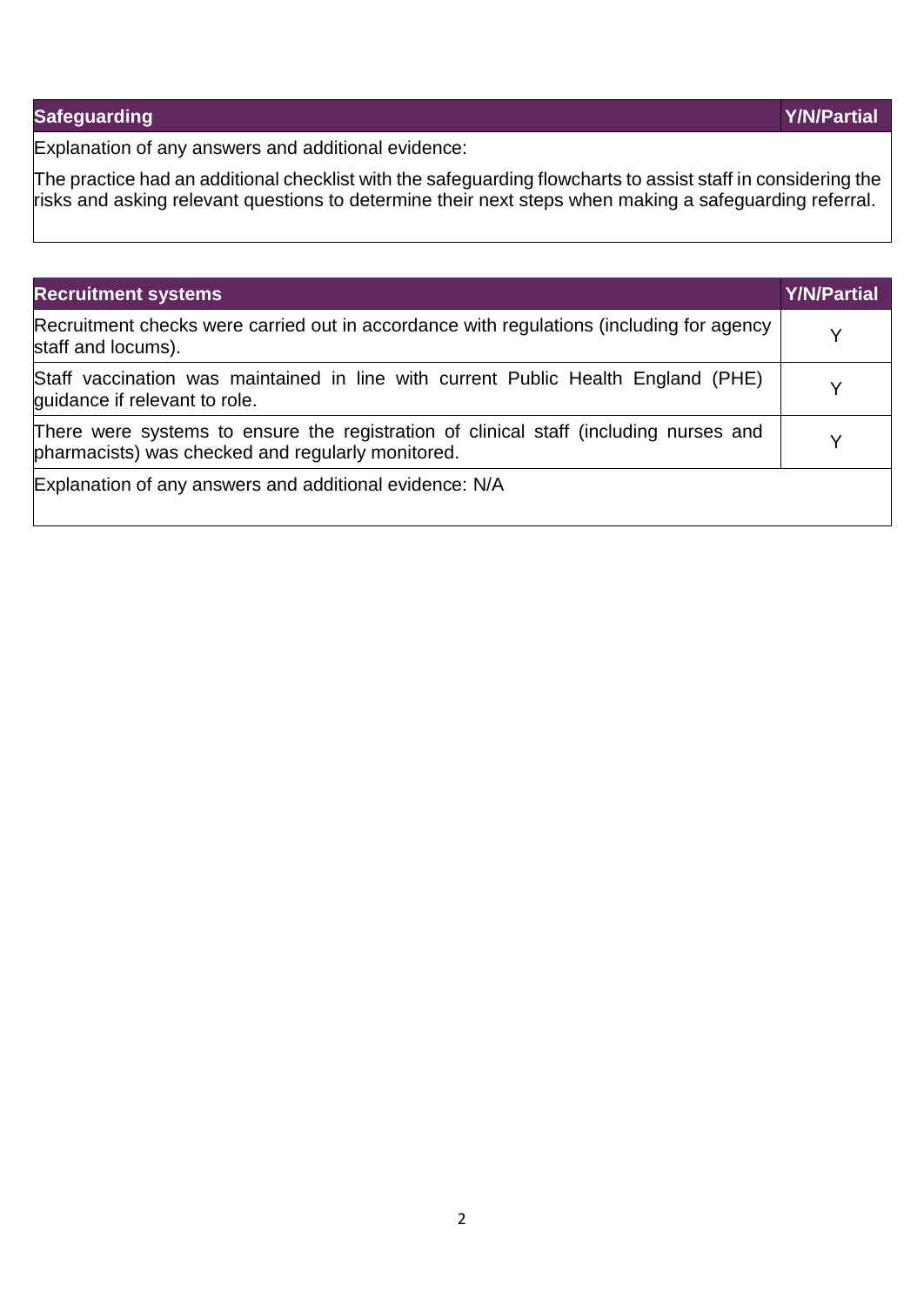| <b>Safety systems and records</b>                                                                                                 | <b>Y/N/Partial</b> |
|-----------------------------------------------------------------------------------------------------------------------------------|--------------------|
| There was a record of portable appliance testing or visual inspection by a competent<br>lperson.<br>Date of last inspection/test: | Y<br>12/12/2018    |
| There was a record of equipment calibration.<br>Date of last calibration:                                                         | Y<br>12/07/2019    |
| There were risk assessments for any storage of hazardous substances for example, liquid<br>nitrogen, storage of chemicals.        | Y                  |
| There was a fire procedure.                                                                                                       | Y                  |
| There was a record of fire extinguisher checks.<br>Date of last check:                                                            | Y<br>03/12/2018    |
| There was a log of fire drills.<br>Date of last drill:                                                                            | Y<br>07/02/2019    |
| There was a record of fire alarm checks.<br>Date of last check:                                                                   | Y<br>27/06/2019    |
| There was a record of fire training for staff.                                                                                    | Y                  |
| There were fire marshals.                                                                                                         | Y                  |
| A fire risk assessment had been completed.<br>Date of completion:                                                                 | Y<br>12/2018       |
| Actions from fire risk assessment were identified and completed.                                                                  | Y                  |
| Explanation of any answers and additional evidence: N/A                                                                           |                    |

| <b>Health and safety</b>                                                                                                      | <b>Y/N/Partial</b> |
|-------------------------------------------------------------------------------------------------------------------------------|--------------------|
| Premises/security risk assessment had been carried out.                                                                       |                    |
| Health and safety risk assessments had been carried out and appropriate actions taken.<br>Date of last assessment: 22/05/2019 |                    |
| Explanation of any answers and additional evidence: N/A                                                                       |                    |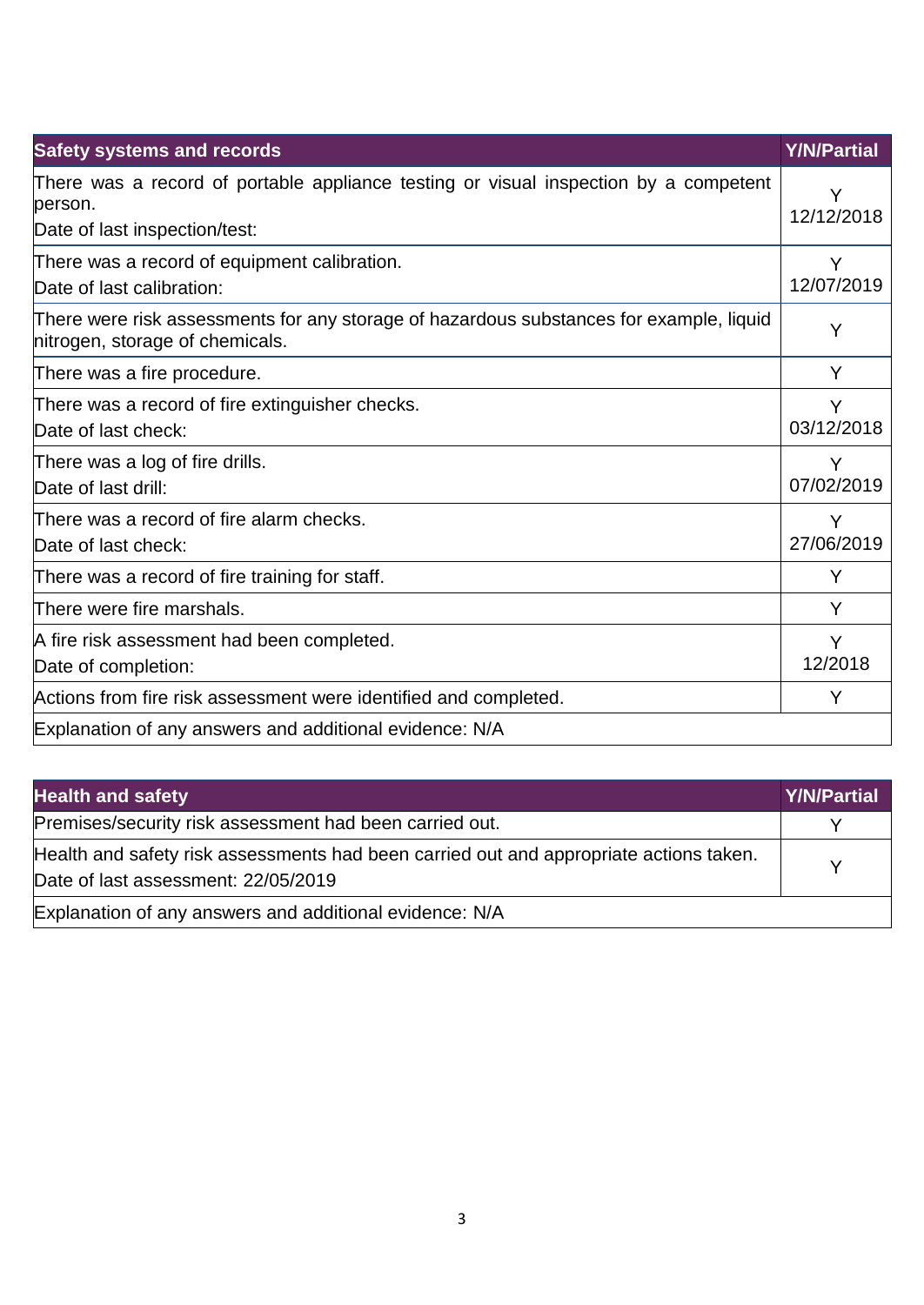#### **Infection prevention and control**

#### **Appropriate standards of cleanliness and hygiene were met.**

|                                                                                                                   | <b>Y/N/Partial</b> |
|-------------------------------------------------------------------------------------------------------------------|--------------------|
| There was an infection risk assessment and policy.                                                                | Y                  |
| Staff had received effective training on infection prevention and control.                                        |                    |
| Infection prevention and control audits were carried out.<br>Date of last infection prevention and control audit: | 03/2019            |
| The practice had acted on any issues identified in infection prevention and control audits.                       |                    |
| There was a system to notify Public Health England of suspected notifiable diseases.                              | v                  |
| The arrangements for managing waste and clinical specimens kept people safe.                                      |                    |

Explanation of any answers and additional evidence:

The practice had introduced an infection prevention council workbook that all members of the nursing and healthcare team had completed.

A waste management audit had been undertaken in December 2018. We saw a response to this audit  $\,$  to demonstrate that action had been taken. For example, the removal of unnecessary sharps boxes and closer monitoring of the disposal date for sharps containers.

The practice had an up to date legionella risk assessment.

An audit of minor surgery between November 2018 and April 2019 found one case of infection in 161 procedures. This was likely to have been in situ at the time of the procedure and was treated with antibiotics.

#### **Risks to patients**

#### **There were adequate systems to assess, monitor and manage risks to patient safety.**

|                                                                                                                                                     | <b>Y/N/Partial</b> |
|-----------------------------------------------------------------------------------------------------------------------------------------------------|--------------------|
| There was an effective approach to managing staff absences and busy periods.                                                                        |                    |
| There was an effective induction system for temporary staff tailored to their role.                                                                 | v                  |
| Comprehensive risk assessments were carried out for patients.                                                                                       | v                  |
| Risk management plans for patients were developed in line with national guidance.                                                                   | v                  |
| The practice was equipped to deal with medical emergencies (including suspected sepsis)<br>and staff were suitably trained in emergency procedures. | v                  |
| Clinicians knew how to identify and manage patients with severe infections including<br>sepsis.                                                     | v                  |
| Receptionists were aware of actions to take if they encountered a deteriorating or acutely                                                          | v                  |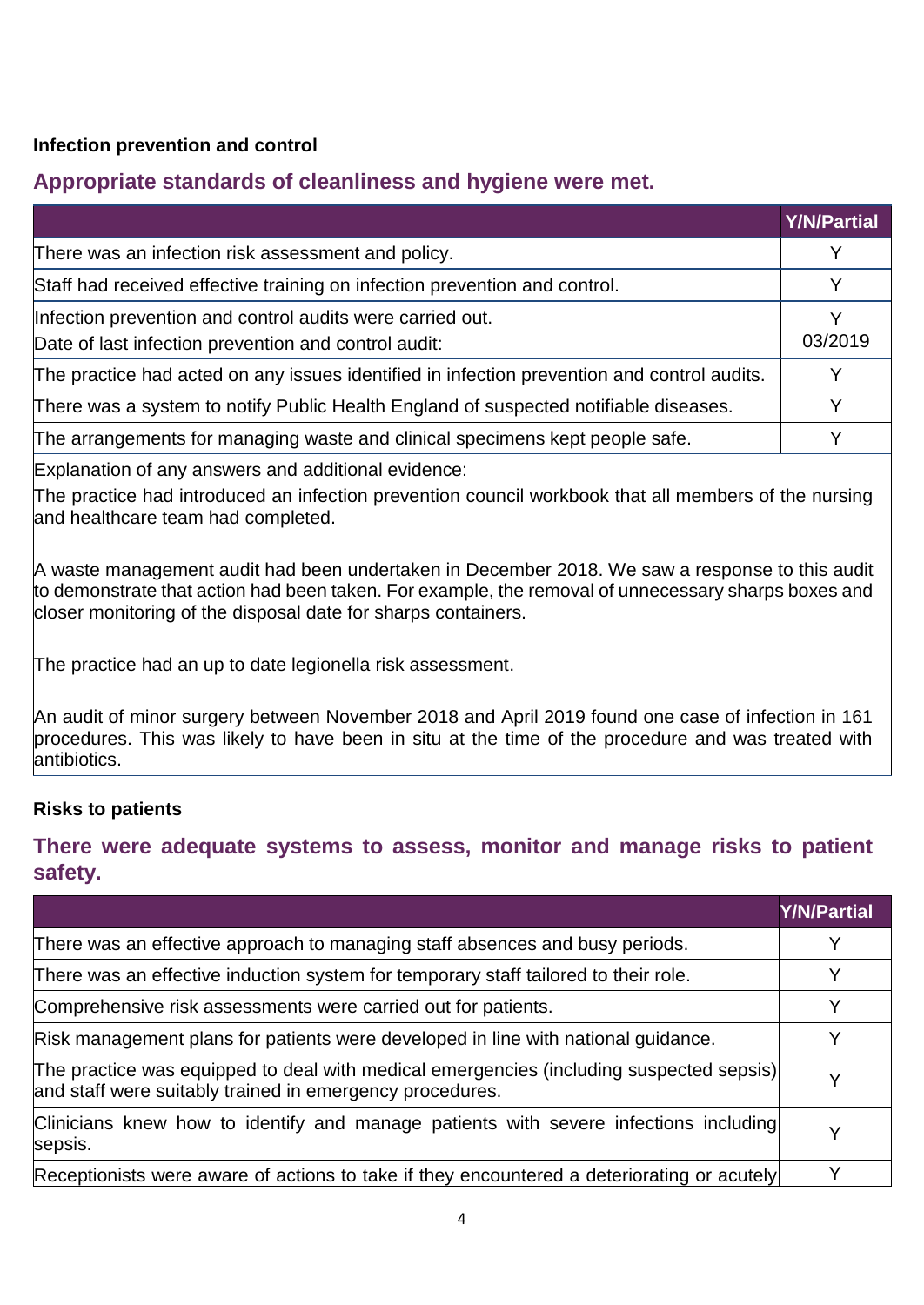| unwell patient and had been given guidance on identifying such patients.                                  |              |
|-----------------------------------------------------------------------------------------------------------|--------------|
| There was a process in the practice for urgent clinical review of such patients.                          |              |
| When there were changes to services or staff the practice assessed and monitored the<br>impact on safety. | $\checkmark$ |
| Explanation of any answers and additional evidence:                                                       |              |

Information was available for all staff on Sepsis including reception staff. Calls would be escalated to the practice's urgent care clinic when necessary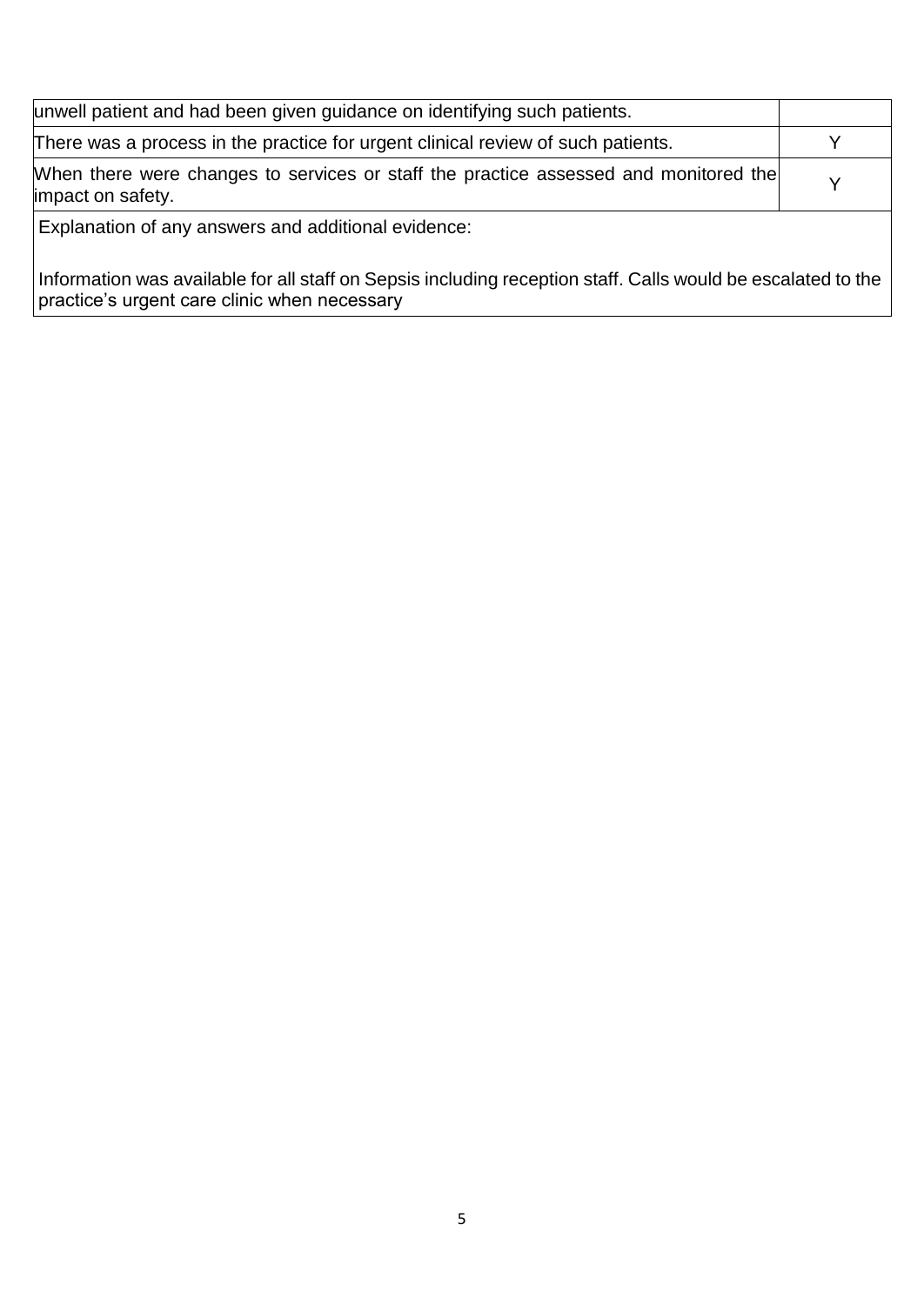#### **Information to deliver safe care and treatment**

## **Staff had the information they needed to deliver safe care and treatment.**

|                                                                                                                                                                                        | <b>Y/N/Partial</b> |
|----------------------------------------------------------------------------------------------------------------------------------------------------------------------------------------|--------------------|
| Individual care records, including clinical data, were written and managed securely and in<br>line with current guidance and relevant legislation.                                     | Υ                  |
| There was a system for processing information relating to new patients including the<br>summarising of new patient notes.                                                              | Y                  |
| There were systems for sharing information with staff and other agencies to enable them to<br>deliver safe care and treatment.                                                         | Y                  |
| Referral letters contained specific information to allow appropriate and timely referrals.                                                                                             | Y                  |
| Referrals to specialist services were documented and there was a system to monitor delays<br>in referrals.                                                                             | Y                  |
| There was a documented approach to the management of test results and this was<br>managed in a timely manner.                                                                          | Y                  |
| There was appropriate clinical oversight of test results, including when reviewed by<br>non-clinical staff.                                                                            | Y                  |
| The practice demonstrated that when patients use multiple services, all the information<br>needed for their ongoing care was shared appropriately and in line with relevant protocols. | Y                  |
| Explanation of any answers and additional evidence: N/A                                                                                                                                |                    |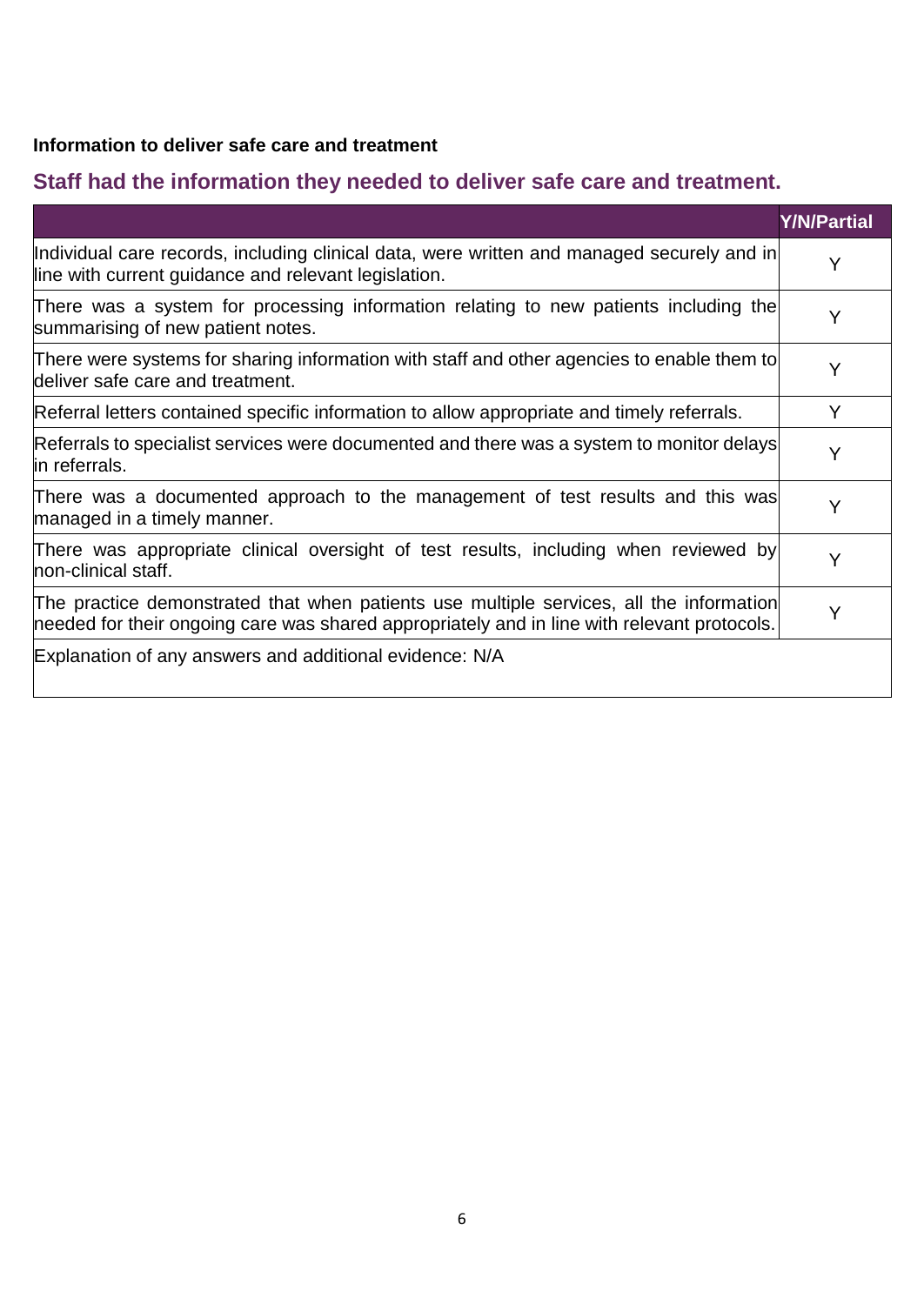#### **Appropriate and safe use of medicines**

**The practice had systems for the appropriate and safe use of medicines, including medicines optimisation. However, these were not always followed.**

| <b>Indicator</b>                                                                                                                                                                                                                                                                             | <b>Practice</b> | <b>CCG</b><br>average | <b>England</b><br>average | <b>England</b><br>comparison |
|----------------------------------------------------------------------------------------------------------------------------------------------------------------------------------------------------------------------------------------------------------------------------------------------|-----------------|-----------------------|---------------------------|------------------------------|
| Number of antibacterial prescription items<br>prescribed per Specific Therapeutic group<br>Age-sex Related Prescribing Unit (STAR<br>PU) (01/04/2018 to 31/03/2019) (NHS Business<br>Service Authority - NHSBSA)                                                                             | 0.97            | 0.78                  | 0.88                      | No statistical variation     |
| The number of prescription items for<br>co-amoxiclav, cephalosporins and<br>quinolones as a percentage of the total<br>number of prescription items for selected<br>antibacterial drugs (BNF 5.1 sub-set).<br>(01/04/2018 to 31/03/2019) (NHSBSA)                                            | 10.3%           | 12.8%                 | 8.7%                      | No statistical variation     |
| Average daily quantity per item for<br>Nitrofurantoin 50 mg tablets and capsules,<br>Nitrofurantoin 100 mg m/r capsules,<br>Pivmecillinam 200 mg tablets and<br>Trimethoprim 200 mg tablets prescribed<br>for uncomplicated urinary tract infection<br>$(01/10/2018$ to 31/03/2019) (NHSBSA) | 5.26            | 5.99                  | 5.61                      | No statistical variation     |
| Average daily quantity of oral NSAIDs<br>prescribed per Specific Therapeutic<br><b>Group Age-sex Related Prescribing Unit</b><br>(STAR-PU) (01/10/2018 to 31/03/2019)<br>(NHSBSA)                                                                                                            | 1.27            | 1.26                  | 2.07                      | No statistical variation     |

| <b>Medicines management</b>                                                                                                                                                                              | <b>Y/N/Partial</b> |
|----------------------------------------------------------------------------------------------------------------------------------------------------------------------------------------------------------|--------------------|
| The practice ensured medicines were stored safely and securely with access restricted to<br>authorised staff.                                                                                            | Y                  |
| Blank prescriptions were kept securely and their use monitored in line with national<br>guidance.                                                                                                        |                    |
| Staff had the appropriate authorisations to administer medicines (including Patient Group<br>Directions or Patient Specific Directions).                                                                 |                    |
| The practice could demonstrate the prescribing competence of non-medical prescribers,<br>and there was regular review of their prescribing practice supported by clinical supervision<br>or peer review. |                    |
| There was a process for the safe handling of requests for repeat medicines and evidence<br>of structured medicines reviews for patients on repeat medicines.                                             |                    |
| The practice had a process and clear audit trail for the management of information about                                                                                                                 |                    |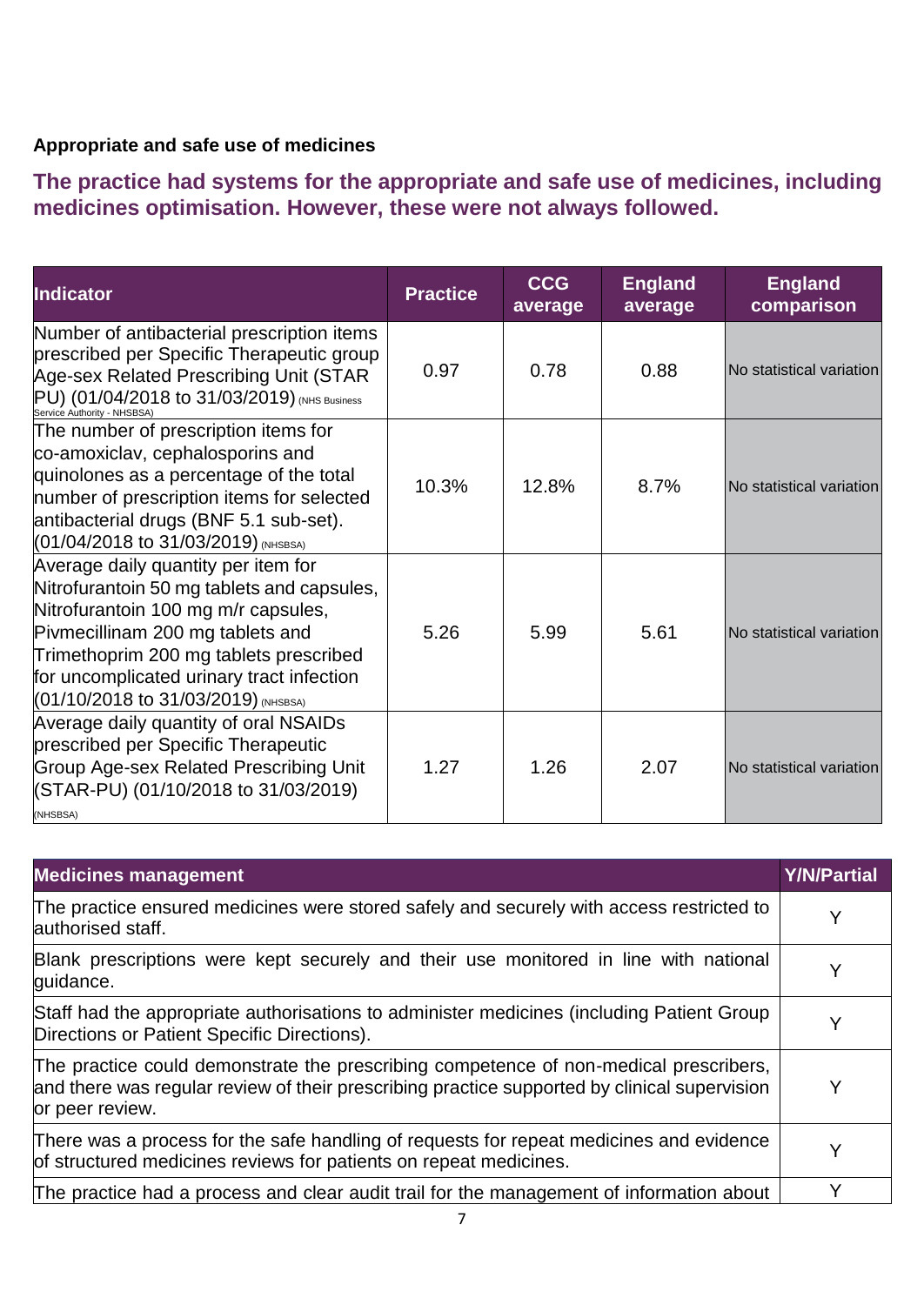| <b>Medicines management</b>                                                                                                                                                                                                                                          | <b>Y/N/Partial</b> |
|----------------------------------------------------------------------------------------------------------------------------------------------------------------------------------------------------------------------------------------------------------------------|--------------------|
| changes to a patient's medicines including changes made by other services.                                                                                                                                                                                           |                    |
| There was a process for monitoring patients' health in relation to the use of medicines<br>including high risk medicines (for example, warfarin, methotrexate and lithium) with<br>appropriate monitoring and clinical review prior to prescribing.                  | Partial            |
| The practice monitored the prescribing of controlled drugs. (For example, investigation of<br>unusual prescribing, quantities, dose, formulations and strength).                                                                                                     | Y                  |
| There were arrangements for raising concerns around controlled drugs with the NHS<br>England Area Team Controlled Drugs Accountable Officer.                                                                                                                         | Y                  |
| If the practice had controlled drugs on the premises there were appropriate systems and<br>written procedures for the safe ordering, receipt, storage, administration, balance checks<br>and disposal of these medicines, which were in line with national guidance. | N/A                |
| The practice had taken steps to ensure appropriate antimicrobial use to optimise patient<br>outcomes and reduce the risk of adverse events and antimicrobial resistance.                                                                                             | Y                  |
| For remote or online prescribing there were effective protocols for verifying patient identity.                                                                                                                                                                      | N/A                |
| The practice held appropriate emergency medicines, risk assessments were in place to<br>determine the range of medicines held, and a system was in place to monitor stock levels<br>and expiry dates.                                                                | Y                  |
| There was medical oxygen and a defibrillator on site and systems to ensure these were<br>regularly checked and fit for use.                                                                                                                                          | Y                  |
| Vaccines were appropriately stored, monitored and transported in line with PHE guidance<br>to ensure they remained safe and effective.                                                                                                                               | Y                  |
|                                                                                                                                                                                                                                                                      |                    |

Explanation of any answers and additional evidence:

The practice monitored their patients who were prescribed high risk medicines. We reviewed a sample of patient records to check they had received appropriate health monitoring and review. In most instances the frequency of checks (blood tests) were in line with national clinical guidelines. However, we noted for one particular medicine the frequency of blood tests fell outside these timeframes. We noted that the patient group was small, numbering twelve in total, however four of the patients had over three months gap between tests. The practice told us that this group of patients found it difficult to engage on a regular basis.

Following the inspection, the practice told us about the actions they had taken to address this concern. This included changing information on the practice computer system to alert clinicians to the monitoring requirements for this medicine. Guidelines were circulated to all clinicians and the practice planned to write to patients to reinforce the need to attend the practice for reviews.

We noted that the PGD's were signed by each nurse on an individual copy of the authorisation form. The practice did not have a complete record of these signatures to provide reassurance that the process was complete.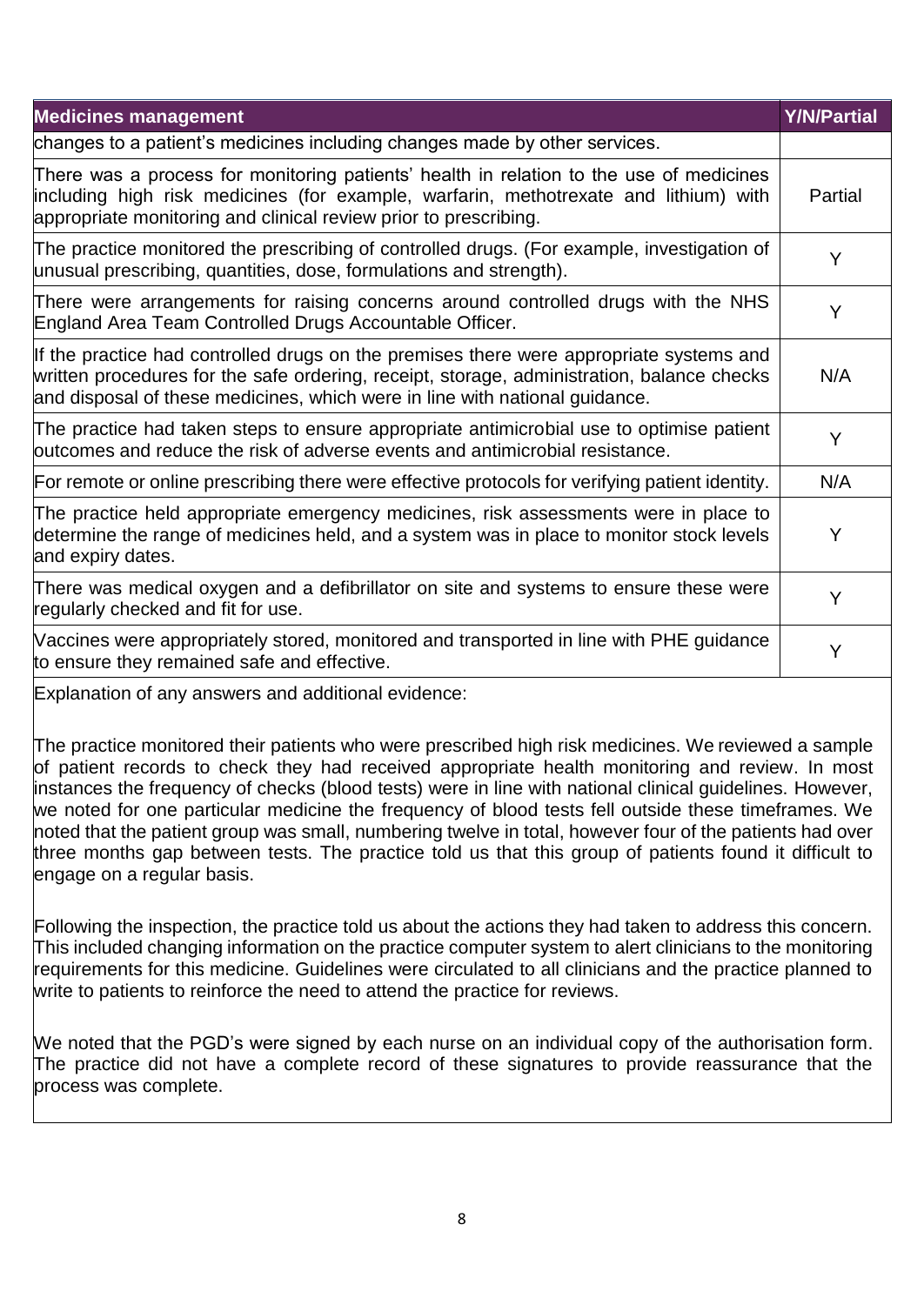#### **Track record on safety and lessons learned and improvements made**

### **The practice learned and made improvements when things went wrong.**

| <b>Significant events</b>                                                                      | <b>Y/N/Partial</b> |
|------------------------------------------------------------------------------------------------|--------------------|
| The practice monitored and reviewed safety using information from a variety of sources.        | Y                  |
| Staff knew how to identify and report concerns, safety incidents and near misses.              |                    |
| There was a system for recording and acting on significant events.                             | Y                  |
| Staff understood how to raise concerns and report incidents both internally and<br>externally. | Y                  |
| There was evidence of learning and dissemination of information.                               | Y                  |
| Number of events recorded in last 12 months:                                                   | 9                  |
| Number of events that required action:                                                         | 9                  |
| Explanation of any answers and additional evidence:                                            |                    |

Alongside the review of significant events at practice meetings, the service held an annual review meeting to look at overarching issues and potential trends.

Example(s) of significant events recorded and actions by the practice.

| <b>Event</b>                     | <b>Specific action taken</b>                                                                                                                                                                                                                                                                                                          |
|----------------------------------|---------------------------------------------------------------------------------------------------------------------------------------------------------------------------------------------------------------------------------------------------------------------------------------------------------------------------------------|
| prescribed.                      | Medicine prescribed that had known GP noticed at the point of authorising repeat prescription and<br>interactions with a medicine already took action to stop medicine and contact the patient and their<br>consultant. Patient given full explanation and apology. Fully<br>reviewed at clinical meeting and shared with colleagues. |
| prescription for another patient | Data breach notification – patient given Prescription was not taken and returned to practice. GP<br>reviewed practice to ensure repeat scripts are only completed<br>when there are no distractions. Incident reported to<br>information commissioner's office and reviewed at significant<br>event meeting.                          |

| <b>Safety alerts</b>                                                                                                                                                                                                                                                                                        | <b>Y/N/Partial</b> |
|-------------------------------------------------------------------------------------------------------------------------------------------------------------------------------------------------------------------------------------------------------------------------------------------------------------|--------------------|
| There was a system for recording and acting on safety alerts.                                                                                                                                                                                                                                               | Partial            |
| Staff understood how to deal with alerts.                                                                                                                                                                                                                                                                   |                    |
| Explanation of any answers and additional evidence:<br>We saw examples of actions taken on recent alerts for example, regarding sodium valproate. The<br>practice had run searches on a number of occasions and took steps to review patients prescribed this<br>medicine in line with national guidelines. |                    |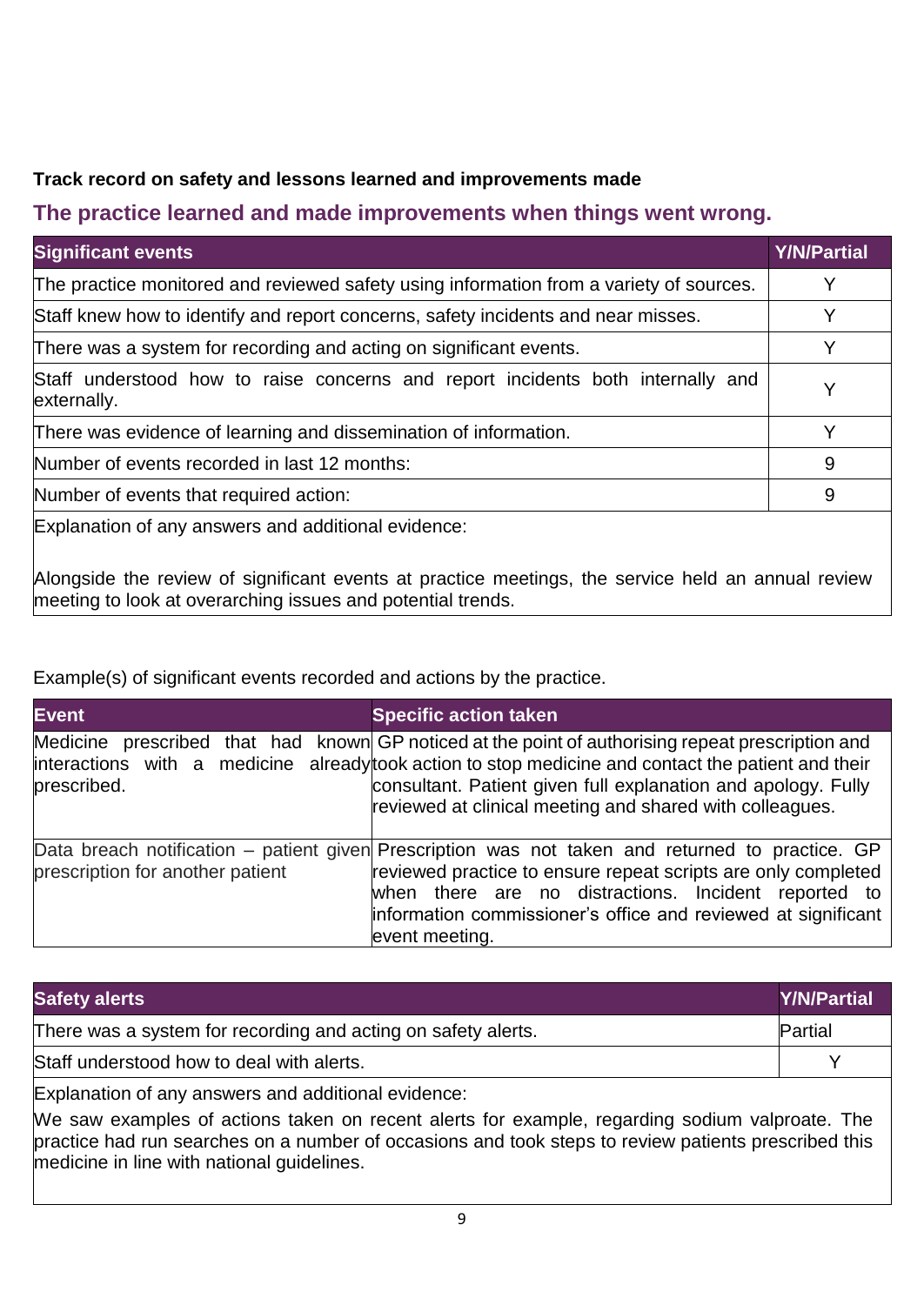However, at the inspection we were unable to find evidence of a system to demonstrate oversight of safety alerts and who had taken action to respond to alerts. Following the inspection, we were sent a spreadsheet for alerts received in the practice. However, not all alerts had been documented. For example, an alert in March 2019 for the prescribing carbimazole in pregnancy was not on the spreadsheet. During the inspection we found through interviews with clinical staff that the practice was aware of this alert but had not acted.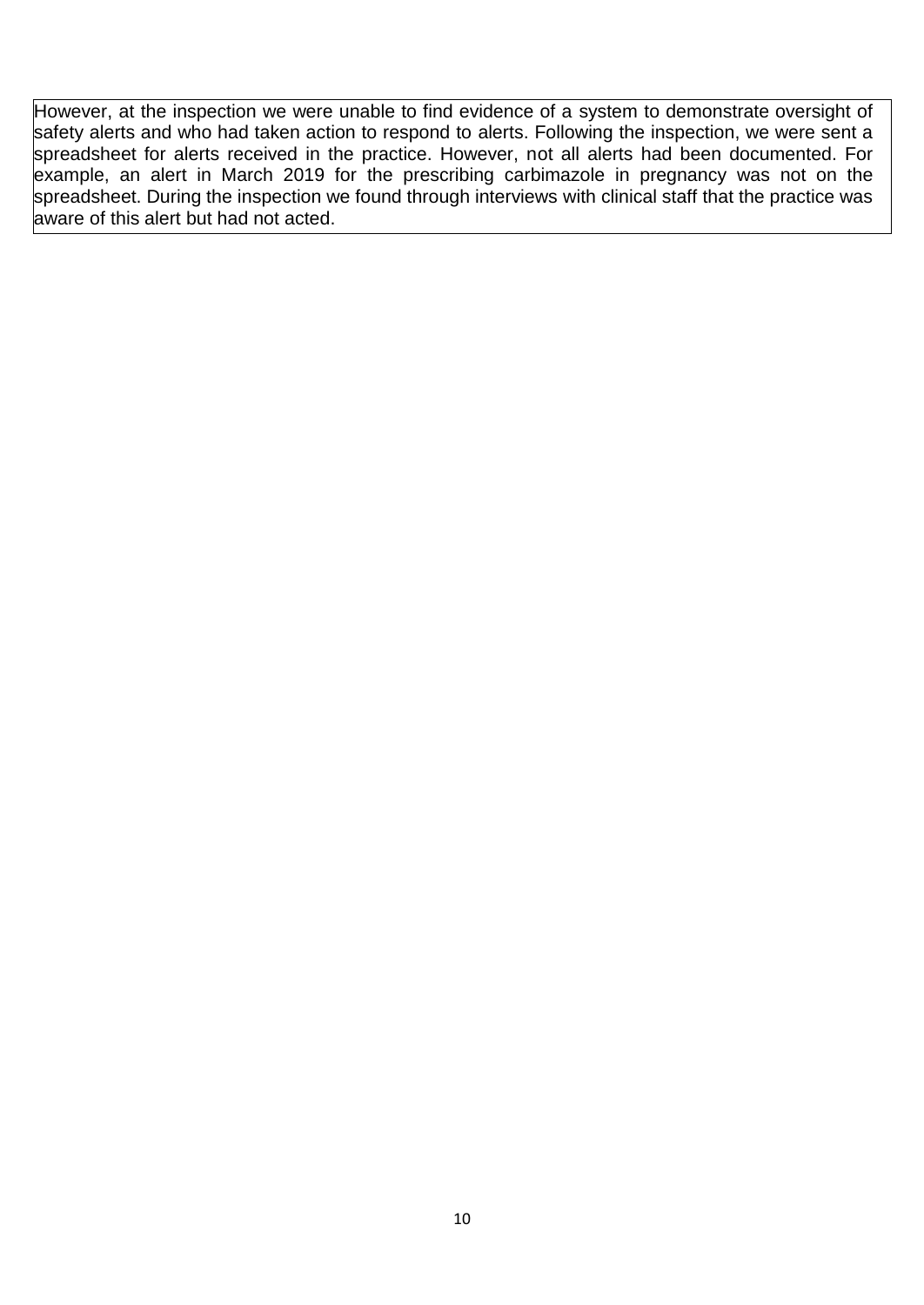## **Effective Construction Rating: Good**

#### **Effective needs assessment, care and treatment**

**Patients' needs were assessed, and care and treatment was delivered in line with current legislation, standards and evidence-based guidance supported by clear pathways and tools.**

|                                                                                                                                           | <b>Y/N/Partial</b> |
|-------------------------------------------------------------------------------------------------------------------------------------------|--------------------|
| The practice had systems and processes to keep clinicians up to date with current<br>evidence-based practice.                             | Y                  |
| Patients' immediate and ongoing needs were fully assessed. This included their clinical<br>needs and their mental and physical wellbeing. | Y                  |
| Patients presenting with symptoms which could indicate serious illness were followed up<br>in a timely and appropriate way.               | Y                  |
| We saw no evidence of discrimination when staff made care and treatment decisions.                                                        | Y                  |
| Patients' treatment was regularly reviewed and updated.                                                                                   | Y                  |
| There were appropriate referral pathways to make sure that patients' needs were<br>addressed.                                             | Y                  |
| Patients were told when they needed to seek further help and what to do if their condition<br>deteriorated.                               | Y                  |
| The practice used digital services securely and effectively and conformed to relevant<br>digital and information security standards.      | Υ                  |
| Explanation of any answers and additional evidence:<br>N/A                                                                                |                    |

| <b>Prescribing</b>                                                                                                                                                                    | <b>Practice</b> | <b>CCG</b> | England | <b>England</b>              |
|---------------------------------------------------------------------------------------------------------------------------------------------------------------------------------------|-----------------|------------|---------|-----------------------------|
|                                                                                                                                                                                       | performance     | average    | average | comparison                  |
| daily<br>Average<br>quantity<br>of<br>Hypnotics<br>prescribed per Specific Therapeutic group<br>Age-sex Related Prescribing Unit (STAR PU)<br>$(01/04/2018$ to $31/03/2019)$ (NHSBSA) | 0.82            | 0.79       | 0.77    | No statistical<br>variation |

#### **Older people Population group rating: Good**

- The practice used a clinical tool to identify older patients who were living with moderate or severe frailty. Those identified received a full assessment of their physical, mental and social needs.
- The practice followed up on older patients discharged from hospital. It ensured that their care plans and prescriptions were updated to reflect any extra or changed needs.
- The practice carried out structured annual medication reviews for older patients.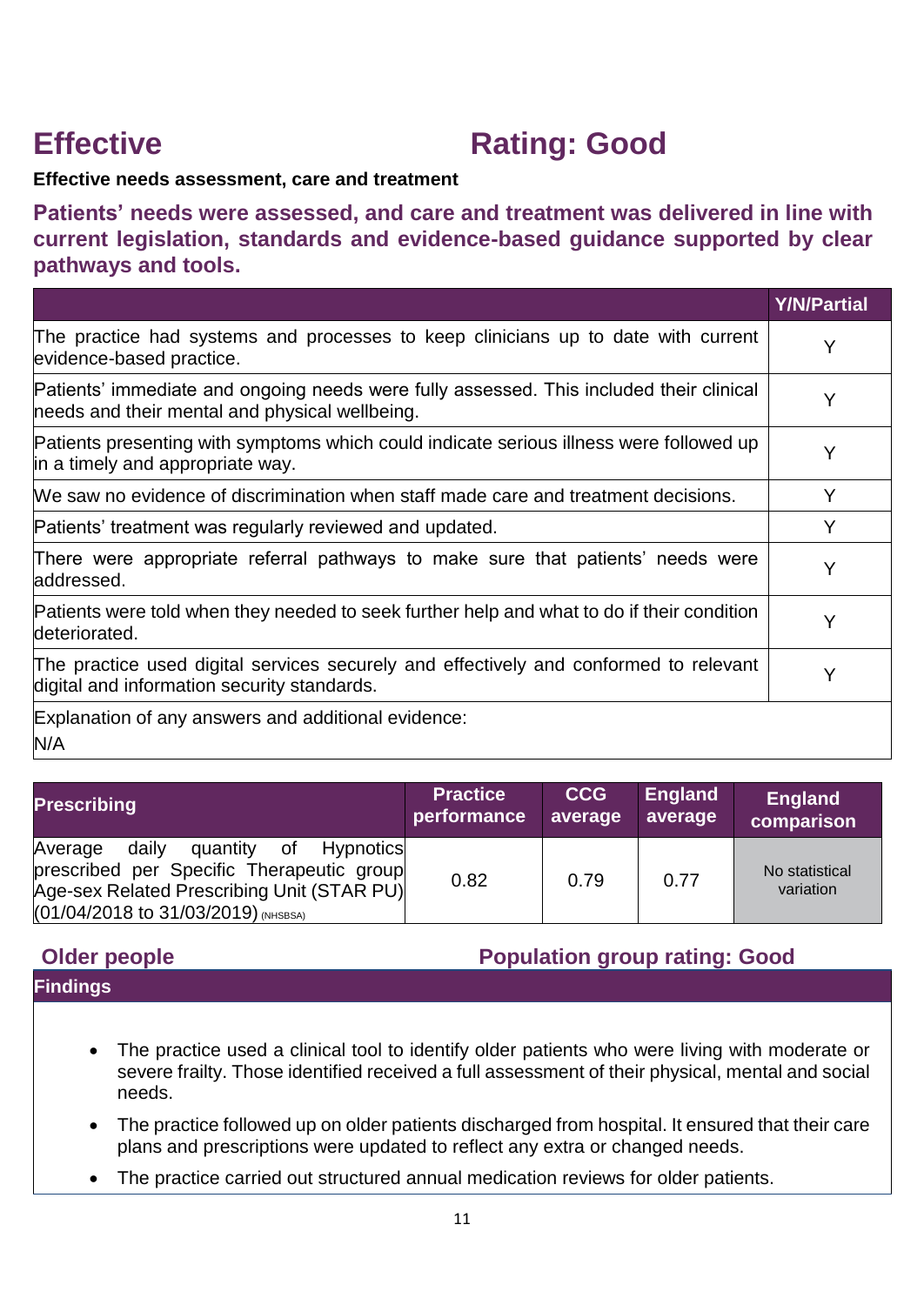- Staff had appropriate knowledge of treating older people including their psychological, mental and communication needs.
- Health checks, including frailty assessments, were offered to patients over 75 years of age.
- Flu, shingles and pneumonia vaccinations were offered to relevant patients in this age group.
- The practice carrying out regular visits to a large number of patients in nursing homes. They also undertook quarterly meetings with the care home managers and this included input on the training needs of staff.

#### **People with long-term conditions Population group rating: Good Findings**

- Patients with long-term conditions were offered a structured annual review to check their health and medicines needs were being met. For patients with the most complex needs, the GP worked with other health and care professionals to deliver a coordinated package of care.
- Staff who were responsible for reviews of patients with long-term conditions had received specific training.
- GPs followed up patients who had received treatment in hospital or through out of hours services for an acute exacerbation of asthma.
- The practice shared clear and accurate information with relevant professionals when deciding care delivery for patients with long-term conditions.
- The practice could demonstrate how they identified patients with commonly undiagnosed conditions, for example diabetes, chronic obstructive pulmonary disease (COPD), atrial fibrillation and hypertension.
- Adults with newly diagnosed cardio-vascular disease were offered statins.
- Patients with suspected hypertension were offered ambulatory blood pressure monitoring.
- Patients with atrial fibrillation were assessed for stroke risk and treated appropriately.
- Patients with COPD were offered rescue packs.
- Patients with asthma were offered an asthma management plan.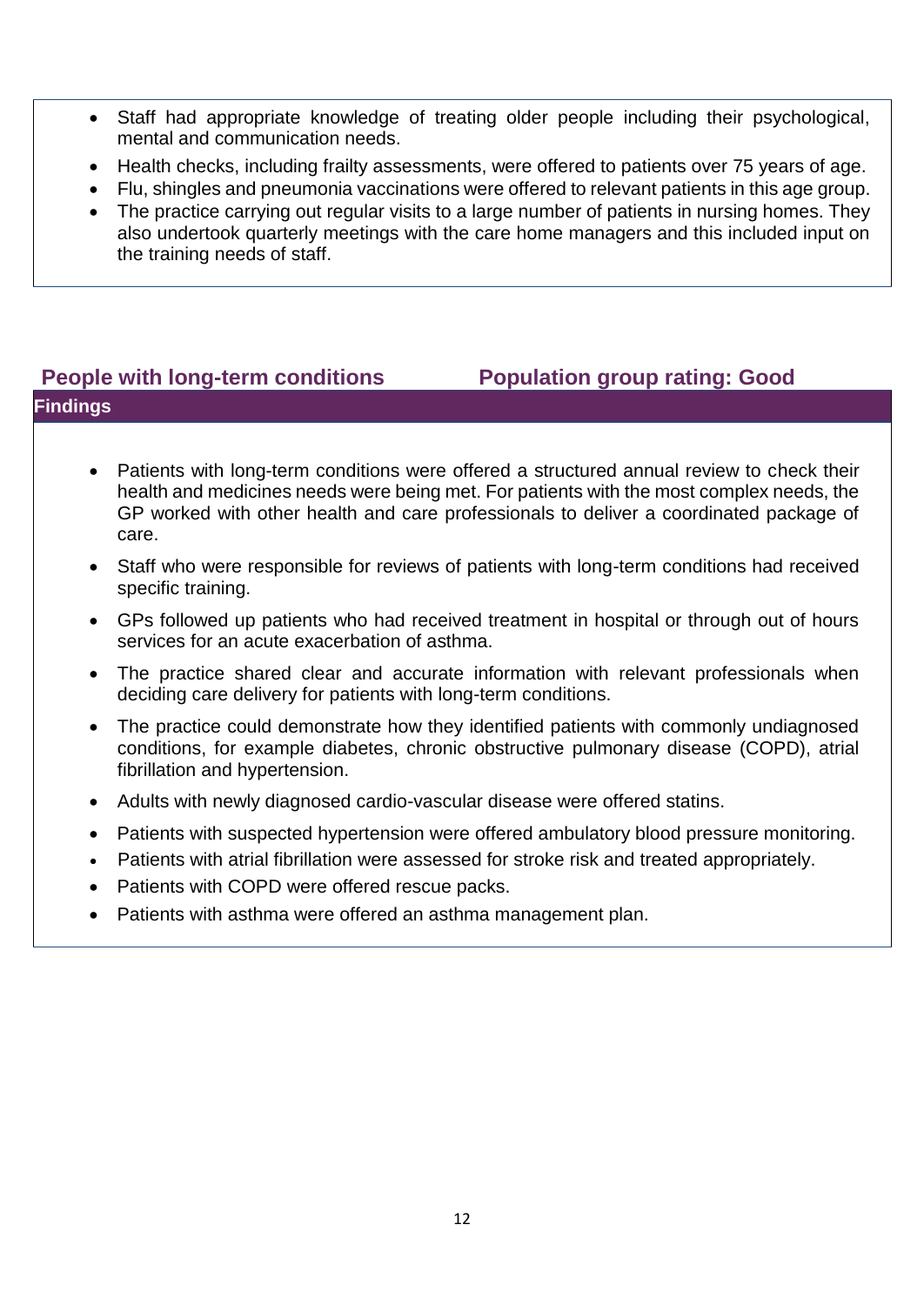| <b>Diabetes Indicators</b>                                                                                                                                                                                   | <b>Practice</b> | <b>CCG</b><br>average | <b>England</b><br>average | <b>England</b><br>comparison |
|--------------------------------------------------------------------------------------------------------------------------------------------------------------------------------------------------------------|-----------------|-----------------------|---------------------------|------------------------------|
| The percentage of patients with diabetes, on<br>the register, in whom the last IFCC-HbA1c is<br>64 mmol/mol or less in the preceding 12<br>months (01/04/2017 to 31/03/2018) (QOF)                           | 81.7%           | 83.7%                 | 78.8%                     | No statistical<br>variation  |
| Exception rate (number of exceptions).                                                                                                                                                                       | 15.9% (94)      | 13.2%                 | 13.2%                     | N/A                          |
| The percentage of patients with diabetes, on<br>the register, in whom the last blood pressure<br>reading (measured in the preceding 12<br>months) is 140/80 mmHg or less (01/04/2017<br>to 31/03/2018) (QOF) | 79.9%           | 80.4%                 | 77.7%                     | No statistical<br>variation  |
| Exception rate (number of exceptions).                                                                                                                                                                       | $8.3\%$ (49)    | 9.4%                  | 9.8%                      | N/A                          |

|                                                                                                                                                                                                                          | <b>Practice</b> | <b>CCG</b><br>average | <b>England</b><br>average | <b>England</b><br>comparison |
|--------------------------------------------------------------------------------------------------------------------------------------------------------------------------------------------------------------------------|-----------------|-----------------------|---------------------------|------------------------------|
| The percentage of patients with diabetes, on<br>the register, whose last measured total<br>cholesterol (measured within the preceding<br>$ 12 \text{ months} $ is 5 mmol/l or less (01/04/2017 to<br>$31/03/2018)$ (QOF) | 80.5%           | 83.5%                 | 80.1%                     | No statistical<br>variation  |
| Exception rate (number of exceptions).                                                                                                                                                                                   | 19.8% (117)     | 15.4%                 | 13.5%                     | N/A                          |

| <b>Other long-term conditions</b>                                                                                                                                                                                                                                                               | <b>Practice</b> | <b>CCG</b> average | <b>England</b><br>average | <b>England</b><br>comparison |
|-------------------------------------------------------------------------------------------------------------------------------------------------------------------------------------------------------------------------------------------------------------------------------------------------|-----------------|--------------------|---------------------------|------------------------------|
| The percentage of patients with asthma, on<br>the register, who have had an asthma review<br>in the preceding 12 months that includes an<br>assessment of asthma control using the 3<br>RCP questions, NICE 2011 menu ID: NM23<br>$(01/04/2017$ to 31/03/2018) (QOF)                            | 74.2%           | 76.0%              | 76.0%                     | No statistical<br>variation  |
| Exception rate (number of exceptions).                                                                                                                                                                                                                                                          | $1.5\%$ (11)    | 10.1%              | 7.7%                      | N/A                          |
| The percentage of patients with COPD who<br>have had a review, undertaken by a<br>professional,<br>healthcare<br>including<br>an<br>assessment of breathlessness using<br>the<br>Medical Research Council dyspnoea scale in<br>the preceding 12 months $(01/04/2017)$ to<br>$31/03/2018)$ (QOF) | 92.7%           | 90.9%              | 89.7%                     | No statistical<br>variation  |
| Exception rate (number of exceptions).                                                                                                                                                                                                                                                          | $7.6\%$ (9)     | 13.0%              | 11.5%                     | N/A                          |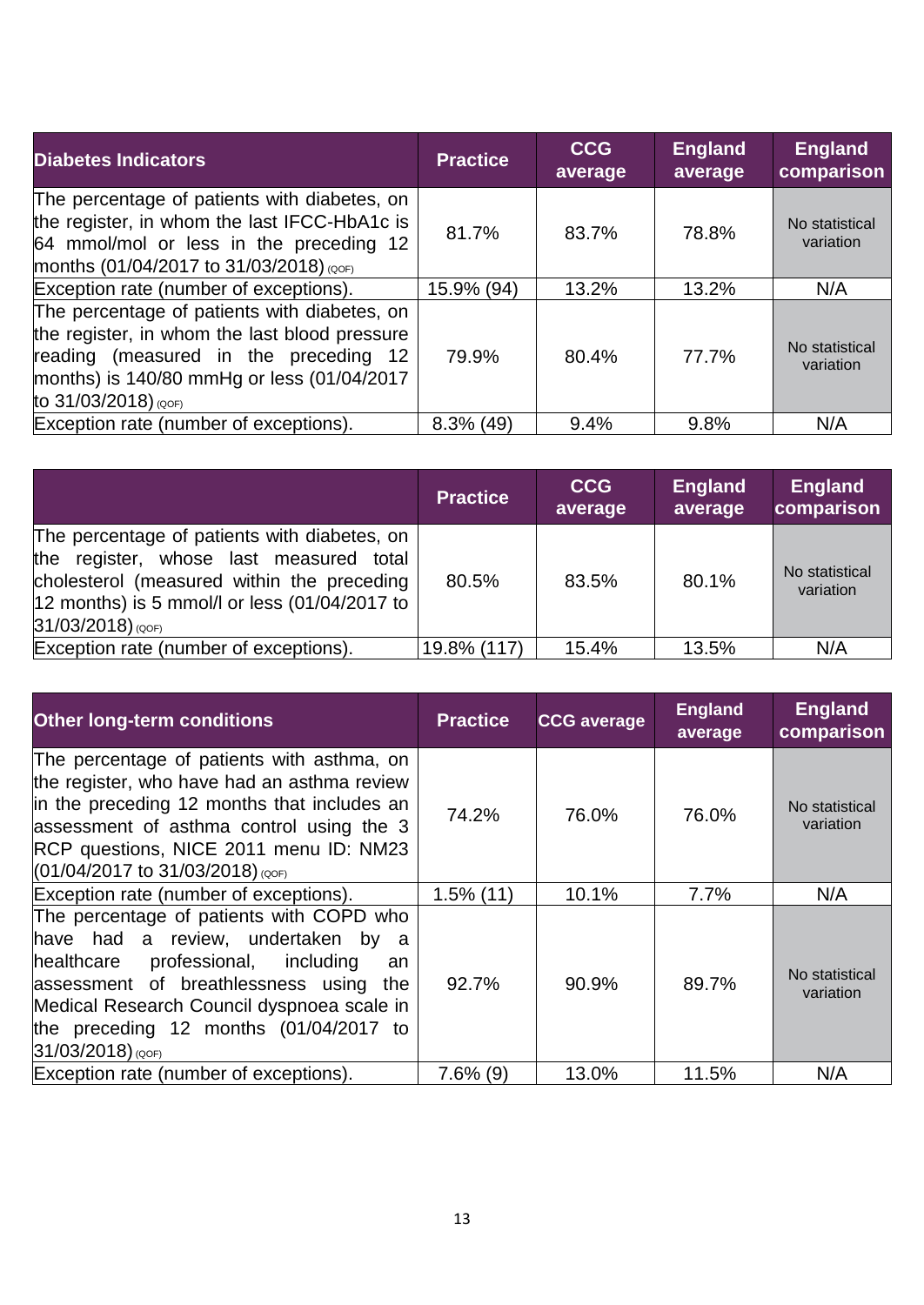| <b>Indicator</b>                                                                                                                                                                                                                    | <b>Practice</b> | <b>CCG</b><br>average | <b>England</b><br>average | <b>England</b><br>comparison |
|-------------------------------------------------------------------------------------------------------------------------------------------------------------------------------------------------------------------------------------|-----------------|-----------------------|---------------------------|------------------------------|
| The percentage of patients with hypertension<br>in whom the last blood pressure reading<br>measured in the preceding 12 months is<br>150/90mmHg or<br>(01/04/2017)<br>less<br>to<br>$31/03/2018)$ (QOF)                             | 84.7%           | 83.3%                 | 82.6%                     | No statistical<br>variation  |
| Exception rate (number of exceptions).                                                                                                                                                                                              | $2.5\%$ (46)    | 3.7%                  | 4.2%                      | N/A                          |
| In those patients with atrial fibrillation with a<br>record of a CHA2DS2-VASc score of 2 or<br>more, the percentage of patients who are<br>currently treated with anti-coagulation drug<br>therapy (01/04/2017 to 31/03/2018) (QOF) | 86.1%           | 90.5%                 | 90.0%                     | No statistical<br>variation  |
| Exception rate (number of exceptions).                                                                                                                                                                                              | $9.2\%$ (24)    | 7.5%                  | 6.7%                      | N/A                          |

#### **Families, children and young people Population group rating: Good**

- Childhood immunisation uptake rates were in line with the World Health Organisation (WHO) targets.
- The practice contacted the parents or guardians of children due to have childhood immunisations.
- The practice had arrangements for following up failed attendance of children's appointments following an appointment in secondary care or for immunisation and would liaise with health visitors when necessary.
- The practice had arrangements to identify and review the treatment of newly pregnant women on long-term medicines. These patients were provided with advice and post-natal support in accordance with best practice guidance.
- Young people could access services for sexual health and contraception.
- Staff had the appropriate skills and training to carry out reviews for this population group.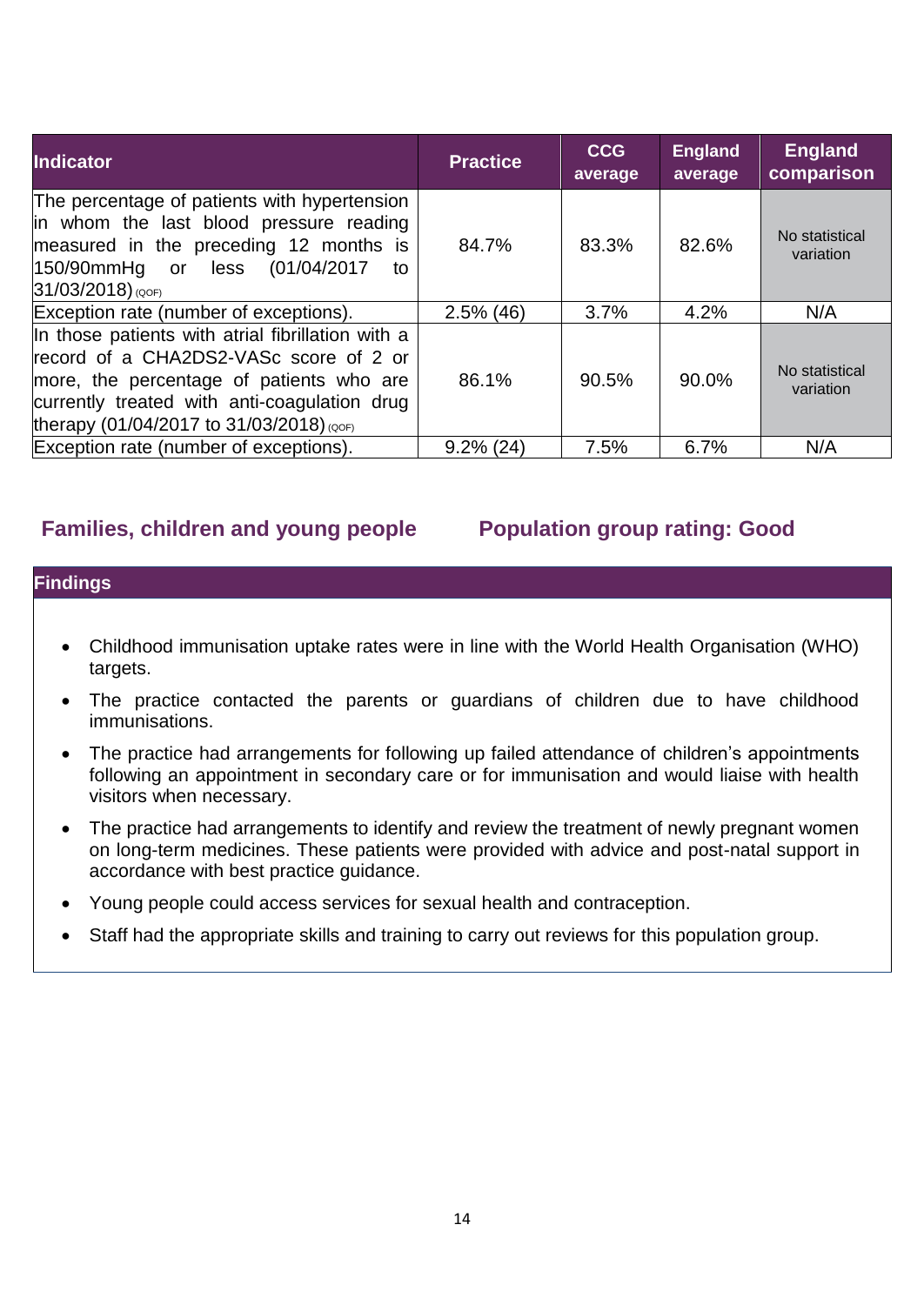| <b>Child Immunisation</b>                                                                                                                                                                                                                                                   | <b>Numerator</b> | <b>Denominator</b> | <b>Practice</b><br>$\%$ | <b>Comparison</b><br>to WHO<br>target of 95%                              |
|-----------------------------------------------------------------------------------------------------------------------------------------------------------------------------------------------------------------------------------------------------------------------------|------------------|--------------------|-------------------------|---------------------------------------------------------------------------|
| The percentage of children aged 1 who<br>have completed a primary course of<br>immunisation for Diphtheria, Tetanus,<br>Polio, Pertussis, Haemophilus influenza<br>type b (Hib)((i.e. three doses<br><b>of</b><br>DTaP/IPV/Hib) (01/04/2017 to 31/03/2018)<br>(NHS England) | 145              | 147                | 98.6%                   | <b>Met 95% WHO</b><br>based target<br>(significant<br>variation positive) |
| The percentage of children aged 2 who<br>have received their booster immunisation<br>for Pneumococcal infection (i.e. received<br>Pneumococcal booster) (PCV booster)<br>$(01/04/2017$ to $31/03/2018)$ (NHS England)                                                       | 142              | 149                | 95.3%                   | Met 95% WHO<br>based target<br>(significant<br>variation positive)        |
| The percentage of children aged 2 who<br>have received their immunisation for<br>Haemophilus influenza type b (Hib) and<br>Meningitis C (MenC) (i.e. received<br>Hib/MenC<br>booster) (01/04/2017<br>to<br>31/03/2018) (NHS England)                                        | 143              | 149                | 96.0%                   | Met 95% WHO<br>based target<br>(significant<br>variation positive)        |
| The percentage of children aged 2 who<br>have received immunisation for measles,<br>mumps and rubella (one dose of MMR)<br>$(01/04/2017$ to $31/03/2018)$ (NHS England)                                                                                                     | 143              | 149                | 96.0%                   | Met 95% WHO<br>based target<br>(significant<br>variation positive)        |

Note: Please refer to the CQC guidance on Childhood Immunisation data for more information:

https://www.cqc.org.uk/guidance-providers/gps/how-we-monitor-gp-practices

#### **Any additional evidence or comments**

The lead nurse was working on a measles information poster with advice from GP colleagues. They told us that they intended to display this in the waiting room to provide more information for patients.

#### **Working age people (including those recently retired and students)**

### **Population group rating: Good**

- The practice had systems to inform eligible patients to have the meningitis vaccine, for example before attending university for the first time.
- Patients had access to appropriate health assessments and checks including NHS checks for patients aged 40 to 74. There was appropriate and timely follow-up on the outcome of health assessments and checks where abnormalities or risk factors were identified.
- Patients could book or cancel appointments online and order repeat medication without the need to attend the surgery.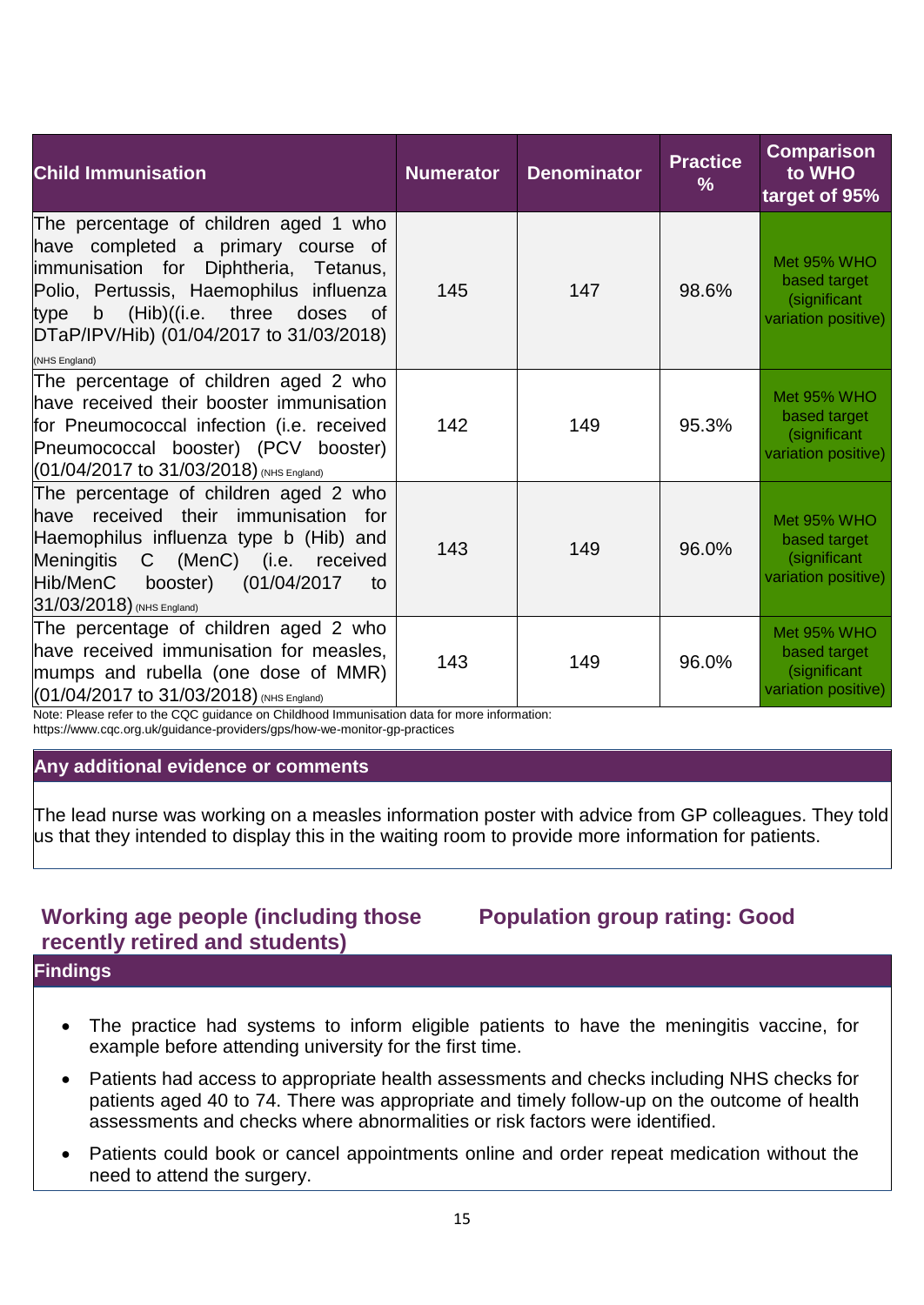| <b>Cancer Indicators</b>                                                                                                                                                                                                                                                                                  | <b>Practice</b> | <b>CCG</b><br>average | <b>England</b><br>average | <b>England</b><br>comparison |
|-----------------------------------------------------------------------------------------------------------------------------------------------------------------------------------------------------------------------------------------------------------------------------------------------------------|-----------------|-----------------------|---------------------------|------------------------------|
| The percentage of women eligible for cervical<br>cancer screening at a given point in time who<br>were screened adequately within a specified<br>period (within 3.5 years for women aged 25 to<br>49, and within 5.5 years for women aged 50 to<br>64) (01/04/2017 to 31/03/2018) (Public Health England) | 74.0%           | 76.9%                 | 71.7%                     | No statistical<br>variation  |
| Females, 50-70, screened for breast cancer<br>in last 36 months (3 year coverage, $\%$ )<br>$(01/04/2017$ to $31/03/2018)$ (PHE)                                                                                                                                                                          | 68.1%           | 72.1%                 | 69.9%                     | N/A                          |
| Persons, 60-69, screened for bowel cancer in<br>30 months (2.5 year<br>llast<br>coverage,<br>$\frac{1}{6}$ (01/04/2017 to 31/03/2018) (PHE)                                                                                                                                                               | 61.8%           | 63.0%                 | 54.4%                     | N/A                          |
| The percentage of patients with cancer,<br>diagnosed within the preceding 15 months,<br>who have a patient review recorded as<br>occurring within 6 months of the date of<br>diagnosis. (01/04/2017 to 31/03/2018) (PHE)                                                                                  | 63.6%           | 70.2%                 | 70.2%                     | N/A                          |
| Number of new<br>cancer cases<br>treated<br>(Detection rate: % of which resulted from a<br>two week wait (TWW) referral) (01/04/2017 to<br>31/03/2018) (PHE)                                                                                                                                              | 50.0%           | 56.4%                 | 51.9%                     | No statistical<br>variation  |

#### **People whose circumstances make them vulnerable**

### **Population group rating: Good**

- Same day appointments and longer appointments were offered when required.
- The practice had a 'Priority' board with names of patients who were given immediate access to the GP if requested, either by phone or face to face appointment.
- All patients with a learning disability were offered an annual health check.
- End of life care was delivered in a coordinated way which took into account the needs of those whose circumstances may make them vulnerable.
- The practice had a system for vaccinating patients with an underlying medical condition according to the recommended schedule.
- The practice demonstrated that they had a system to identify people who misused substances.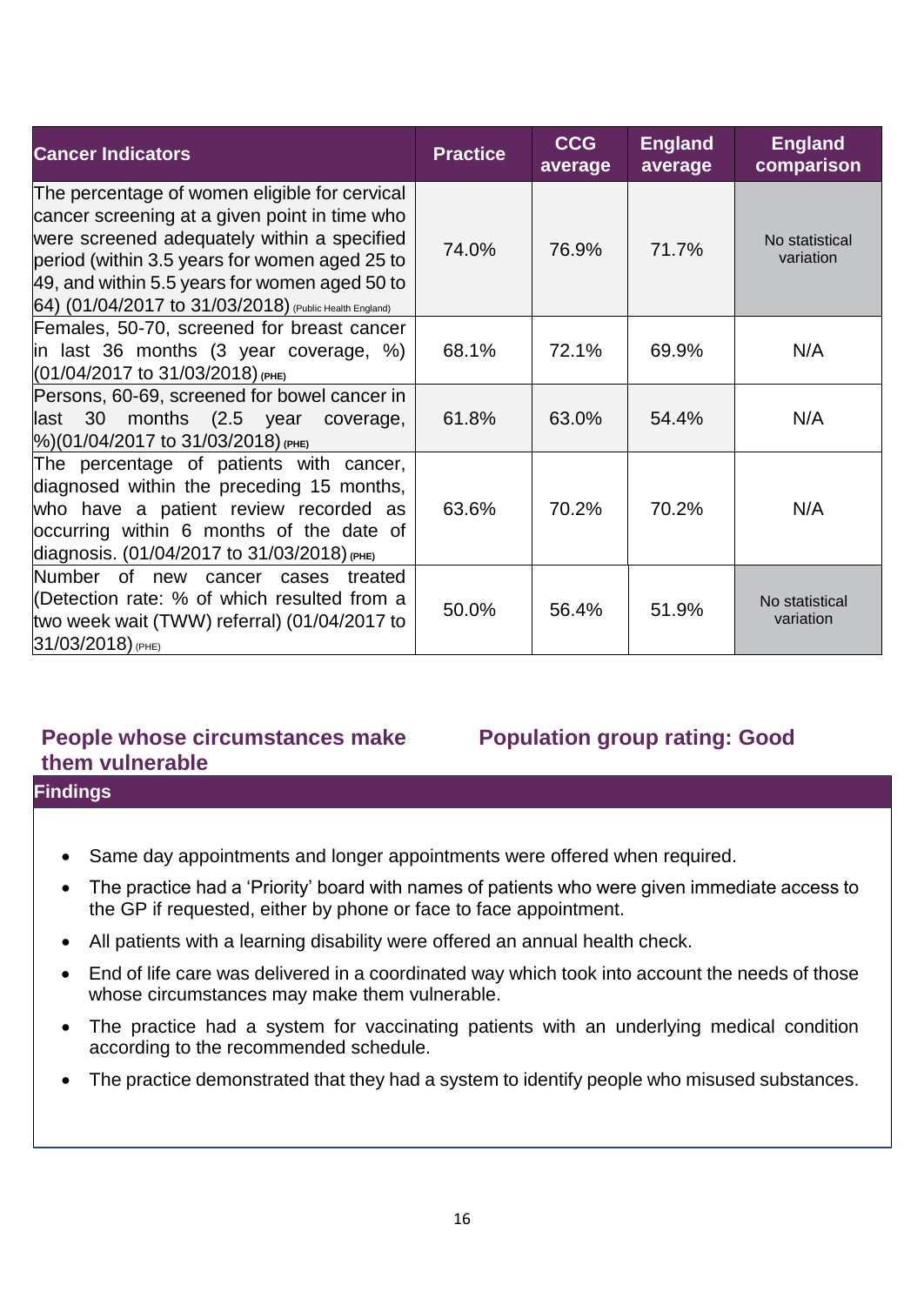#### **People experiencing poor mental health (including people with dementia)**

#### **Population group rating: Good**

#### **Findings**

- The practice assessed and monitored the physical health of people with mental illness, severe mental illness, and personality disorder by providing access to health checks, interventions for physical activity, obesity, diabetes, heart disease, cancer and access to 'stop smoking' services.
- Same day and longer appointments were offered when required.
- When patients were assessed to be at risk of suicide or self-harm the practice had arrangements in place to help them to remain safe.
- Patients at risk of dementia were identified and offered an assessment to detect possible signs of dementia. When dementia was suspected there was an appropriate referral for diagnosis.
- All staff had received dementia training. PPG members had trained to be Dementia friends and had delivered information sessions and the practice.
- Patients with poor mental health, including dementia, were referred to appropriate services.

| <b>Mental Health Indicators</b>                                                                                                                                                                                                                             | <b>Practice</b> | <b>CCG</b><br>average | <b>England</b><br>average | <b>England</b><br>comparison |
|-------------------------------------------------------------------------------------------------------------------------------------------------------------------------------------------------------------------------------------------------------------|-----------------|-----------------------|---------------------------|------------------------------|
| The<br>with<br>of<br>patients<br>percentage<br>schizophrenia, bipolar affective disorder and<br>other psychoses who have a comprehensive,<br>agreed care plan documented in the record,<br>in the preceding 12 months (01/04/2017 to<br>$31/03/2018)$ (QOF) | 93.3%           | 92.4%                 | 89.5%                     | No statistical<br>variation  |
| Exception rate (number of exceptions).                                                                                                                                                                                                                      | $4.5\%$ (5)     | 18.7%                 | 12.7%                     | N/A                          |
| The<br>of<br>patients<br>with<br>percentage<br>schizophrenia, bipolar affective disorder and<br>other psychoses whose alcohol consumption<br>has been recorded in the preceding 12<br>months (01/04/2017 to 31/03/2018) (QOF)                               | 92.2%           | 93.0%                 | 90.0%                     | No statistical<br>variation  |
| Exception rate (number of exceptions).                                                                                                                                                                                                                      | $6.4\%$ (7)     | 15.4%                 | 10.5%                     | N/A                          |
| The percentage of patients diagnosed with<br>dementia whose care plan has been reviewed<br>in a face-to-face review in the preceding 12<br>months (01/04/2017 to 31/03/2018) (QOF)                                                                          | 74.5%           | 79.2%                 | 83.0%                     | No statistical<br>variation  |
| Exception rate (number of exceptions).                                                                                                                                                                                                                      | $4.9\%$ (13)    | 6.8%                  | 6.6%                      | N/A                          |

#### **Monitoring care and treatment**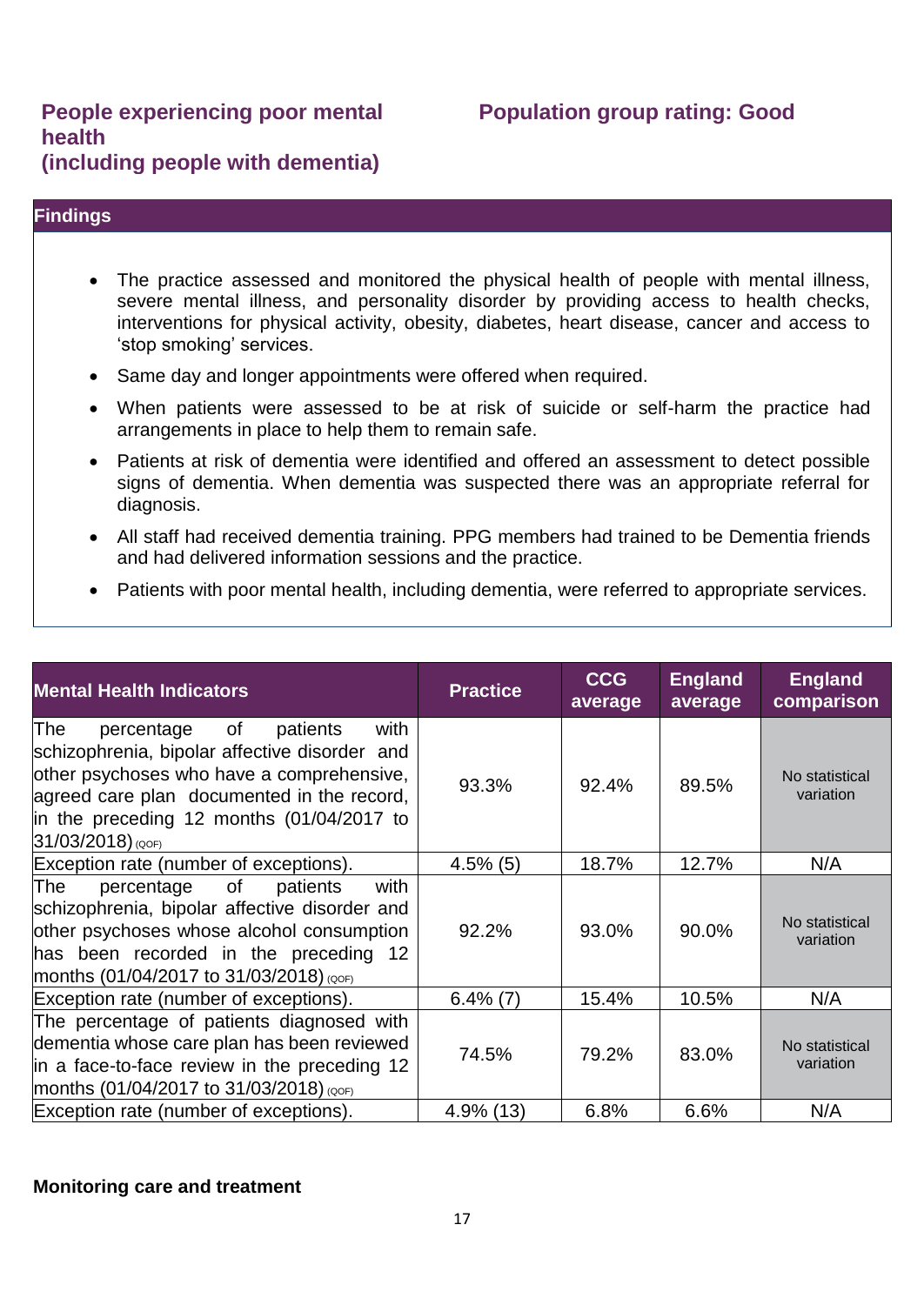#### **The practice had a comprehensive programme of quality improvement activity and routinely reviewed the effectiveness and appropriateness of the care provided.**

| <b>Indicator</b>                               | <b>Practice</b> | <b>CCG</b><br>average | <b>England</b><br>average |
|------------------------------------------------|-----------------|-----------------------|---------------------------|
| Overall QOF score (out of maximum 559)         | 557.5           | 552.4                 | 537.5                     |
| Overall QOF score (as a percentage of maximum) | 99.7%           | 98.8%                 | 96.2%                     |
| Overall QOF exception reporting (all domains)  | 5.4%            | 5.2%                  | 5.8%                      |

|                                                                                                                                          | <b>Y/N/Partial</b> |
|------------------------------------------------------------------------------------------------------------------------------------------|--------------------|
| Clinicians took part in national and local quality improvement initiatives.                                                              |                    |
| The practice had a comprehensive programme of quality improvement and used<br>information about care and treatment to make improvements. |                    |
| Quality improvement activity was targeted at the areas where there were concerns.                                                        |                    |
| The practice regularly reviewed unplanned admissions and readmissions and took<br>appropriate action.                                    |                    |

Examples of improvements demonstrated because of clinical audits or other improvement activity in past two years

- An audit of patients newly diagnosed with high blood pressure resulted in improved monitoring of patients and compliance with national guidelines. There was also a recommendation to use a new hypertension template.
- An audit of patients prescribed a high-risk medicine resulted in improved intervention and prescribing of other medicines to reduce risk. The third cycle indicated a need for vigilance in the prescribing of this medicine together with further actions to take to improve practice.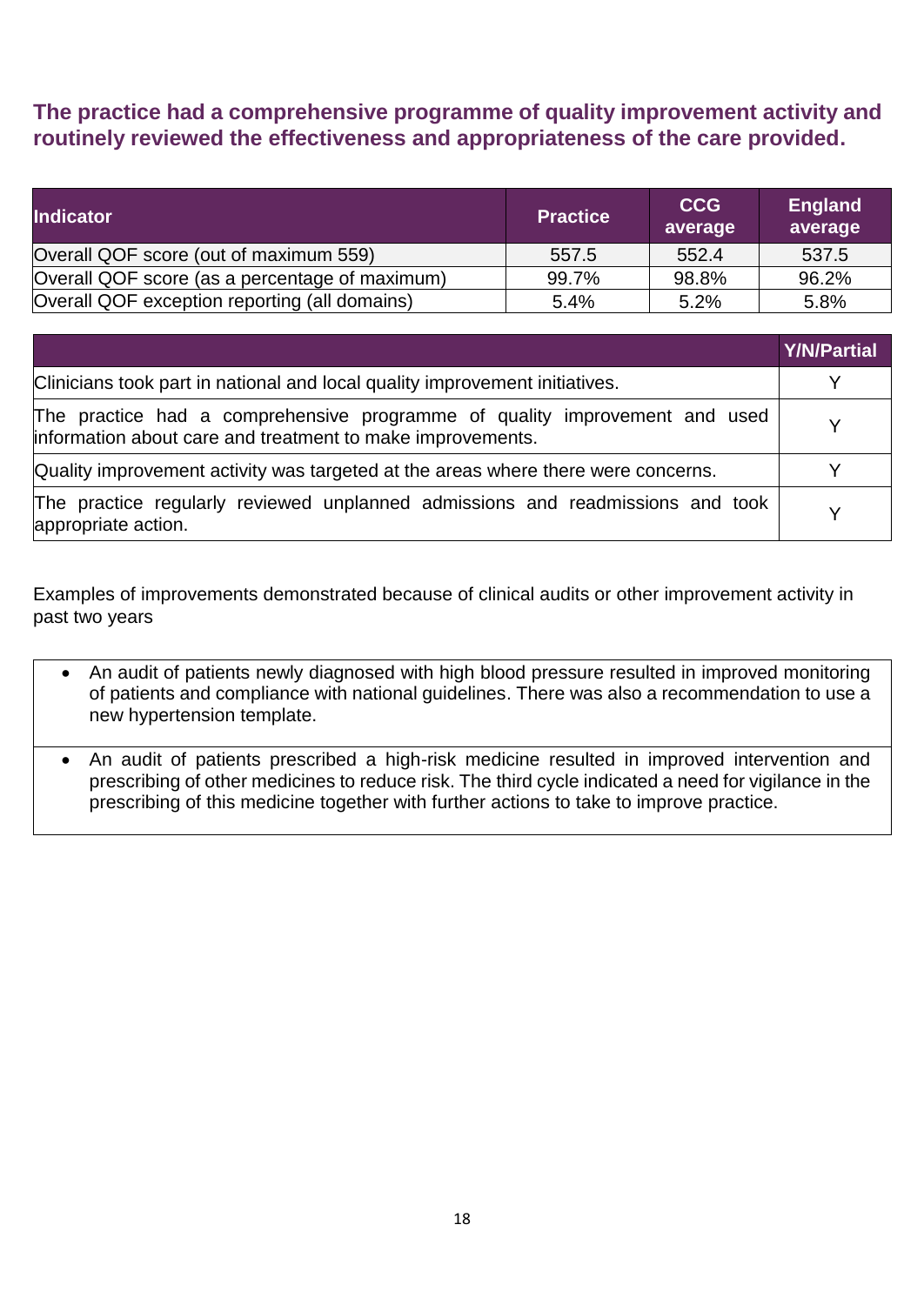#### **Effective staffing**

### **The practice was able to demonstrate that staff had the skills, knowledge and experience to carry out their roles.**

|                                                                                                                                                                                                                              | <b>Y/N/Partial</b> |
|------------------------------------------------------------------------------------------------------------------------------------------------------------------------------------------------------------------------------|--------------------|
| Staff had the skills, knowledge and experience to deliver effective care, support and<br>treatment. This included specific training for nurses on immunisation and on sample<br>taking for the cervical screening programme. | Υ                  |
| The learning and development needs of staff were assessed.                                                                                                                                                                   | Y                  |
| The practice had a programme of learning and development.                                                                                                                                                                    | Y                  |
| Staff had protected time for learning and development.                                                                                                                                                                       | Y                  |
| There was an induction programme for new staff.                                                                                                                                                                              | Y                  |
| Induction included completion of the Care Certificate for Health Care Assistants<br>employed since April 2015.                                                                                                               | Y                  |
| Staff had access to regular appraisals, one to ones, coaching and mentoring, clinical<br>supervision and revalidation. They were supported to meet the requirements of<br>professional revalidation.                         | Y                  |
| The practice could demonstrate how they assured the competence of staff employed in<br>advanced clinical practice, for example, nurses, paramedics, pharmacists and physician<br>associates.                                 | Υ                  |
| There was a clear and appropriate approach for supporting and managing staff when<br>their performance was poor or variable.                                                                                                 | Υ                  |
| Explanation of any answers and additional evidence: N/A                                                                                                                                                                      |                    |

#### **Coordinating care and treatment**

### **Staff worked together and with other organisations to deliver effective care and treatment.**

| <b>Indicator</b>                                                                                                                                                                               | <b>Y/N/Partial</b> |
|------------------------------------------------------------------------------------------------------------------------------------------------------------------------------------------------|--------------------|
| The contractor has regular (at least 3 monthly) multidisciplinary case review meetings<br>where all patients on the palliative care register are discussed (01/04/2017 to 31/03/2018)<br>(QOF) | Y                  |
| We saw records that showed that all appropriate staff, including those in different teams<br>and organisations, were involved in assessing, planning and delivering care and treatment.        |                    |
| Care was delivered and reviewed in a coordinated way when different teams, services or<br>organisations were involved.                                                                         | Y                  |
| Patients received consistent, coordinated, person-centred care when they moved between<br>services.                                                                                            | Y                  |
| For patients who accessed the practice's digital service there were clear and effective<br>processes to make referrals to other services.                                                      | Y                  |
| Explanation of any answers and additional evidence: N/A                                                                                                                                        |                    |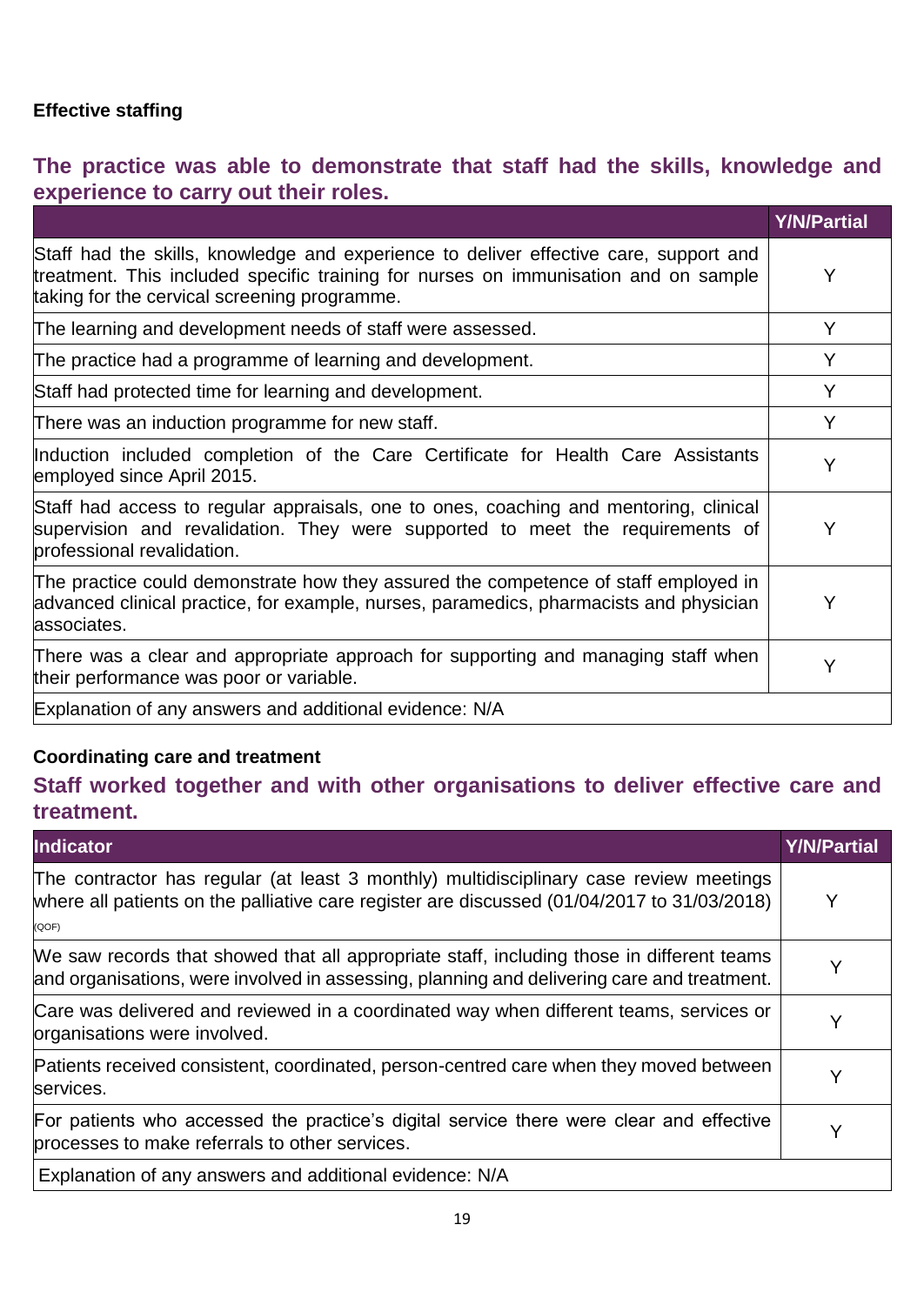## **Staff were consistent and proactive in helping patients to live healthier lives.**

|                                                                                                                                                                                                                                         | <b>Y/N/Partial</b> |
|-----------------------------------------------------------------------------------------------------------------------------------------------------------------------------------------------------------------------------------------|--------------------|
| The practice identified patients who may need extra support and directed them to relevant<br>services. This included patients in the last 12 months of their lives, patients at risk of<br>developing a long-term condition and carers. | Y                  |
| Staff encouraged and supported patients to be involved in monitoring and managing their<br>lown health.                                                                                                                                 |                    |
| Patients had access to appropriate health assessments and checks.                                                                                                                                                                       | Y                  |
| Staff discussed changes to care or treatment with patients and their carers as necessary.                                                                                                                                               | Y                  |
| The practice supported national priorities and initiatives to improve the population's health,<br>for example, stop smoking campaigns, tackling obesity.                                                                                | Y                  |
| Explanation of any answers and additional evidence: N/A                                                                                                                                                                                 |                    |

| <b>Smoking Indicator</b>                                                                                                                                                                                                                                                                                                                        | <b>Practice</b> | <b>CCG</b><br>average | <b>England</b><br>average | <b>England</b><br>comparison |
|-------------------------------------------------------------------------------------------------------------------------------------------------------------------------------------------------------------------------------------------------------------------------------------------------------------------------------------------------|-----------------|-----------------------|---------------------------|------------------------------|
| The percentage of patients with any or any<br>combination of the following conditions:<br>CHD, PAD, stroke or TIA, hypertension,<br>diabetes, COPD,<br>CKD.<br>asthma.<br>schizophrenia, bipolar affective disorder or<br>other psychoses whose notes record<br>smoking status in the preceding 12 months<br>$(01/04/2017$ to 31/03/2018) (QOF) | 94.7%           | 94.1%                 | 95.1%                     | No statistical variation     |
| Exception rate (number of exceptions).                                                                                                                                                                                                                                                                                                          | $0.7\%$ (20)    | 0.7%                  | 0.8%                      | N/A                          |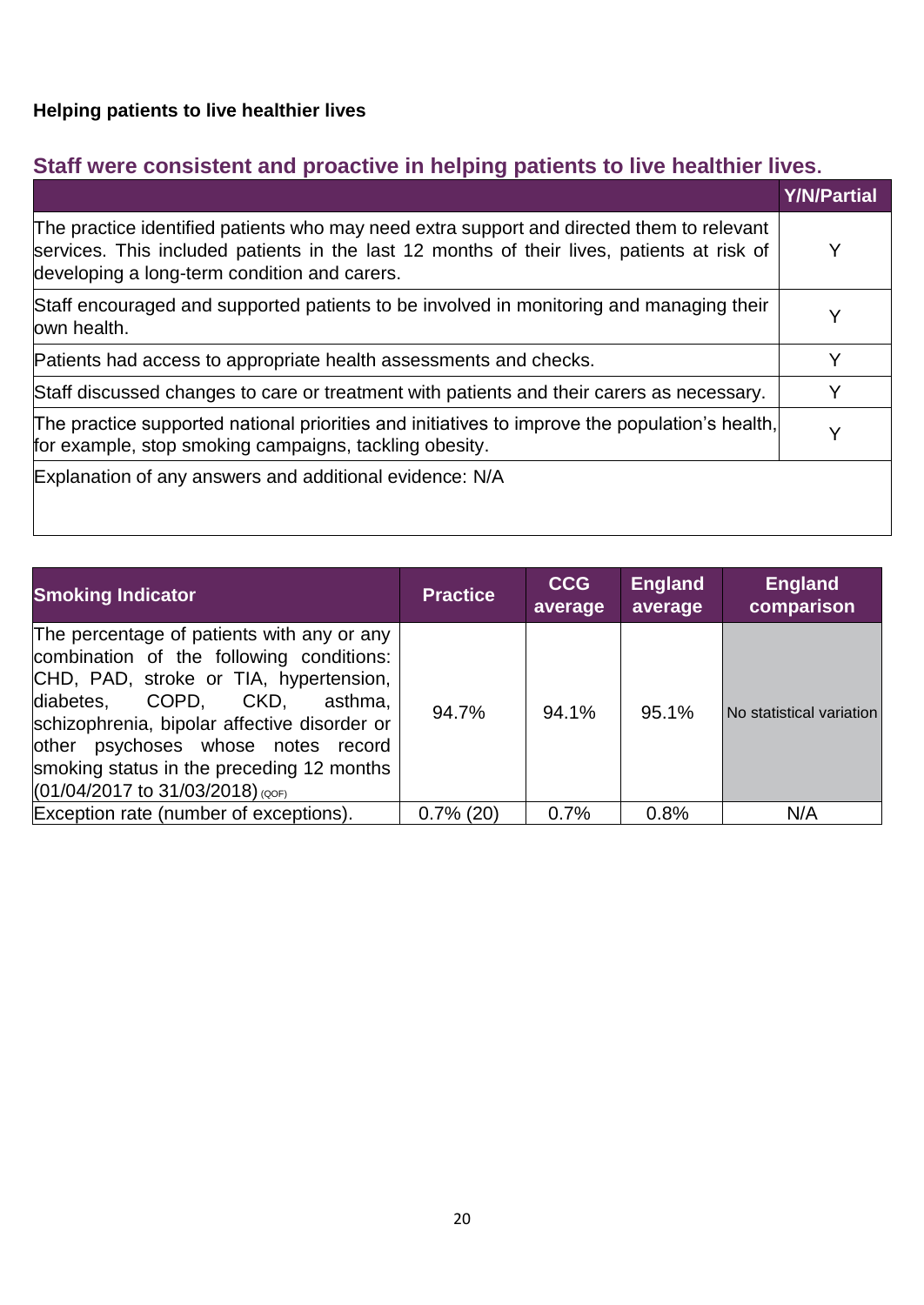#### **Consent to care and treatment**

### **The practice always obtained consent to care and treatment in line with legislation and guidance.**

|                                                                                                                                                         | <b>Y/N/Partial</b> |
|---------------------------------------------------------------------------------------------------------------------------------------------------------|--------------------|
| Clinicians understood the requirements of legislation and guidance when considering<br>consent and decision making. We saw that consent was documented. |                    |
| Clinicians supported patients to make decisions. Where appropriate, they assessed and<br>recorded a patient's mental capacity to make a decision.       |                    |
| The practice monitored the process for seeking consent appropriately.                                                                                   |                    |
| Policies for any online services offered were in line with national guidance.                                                                           | v                  |
| Explanation of any answers and additional evidence: N/A                                                                                                 |                    |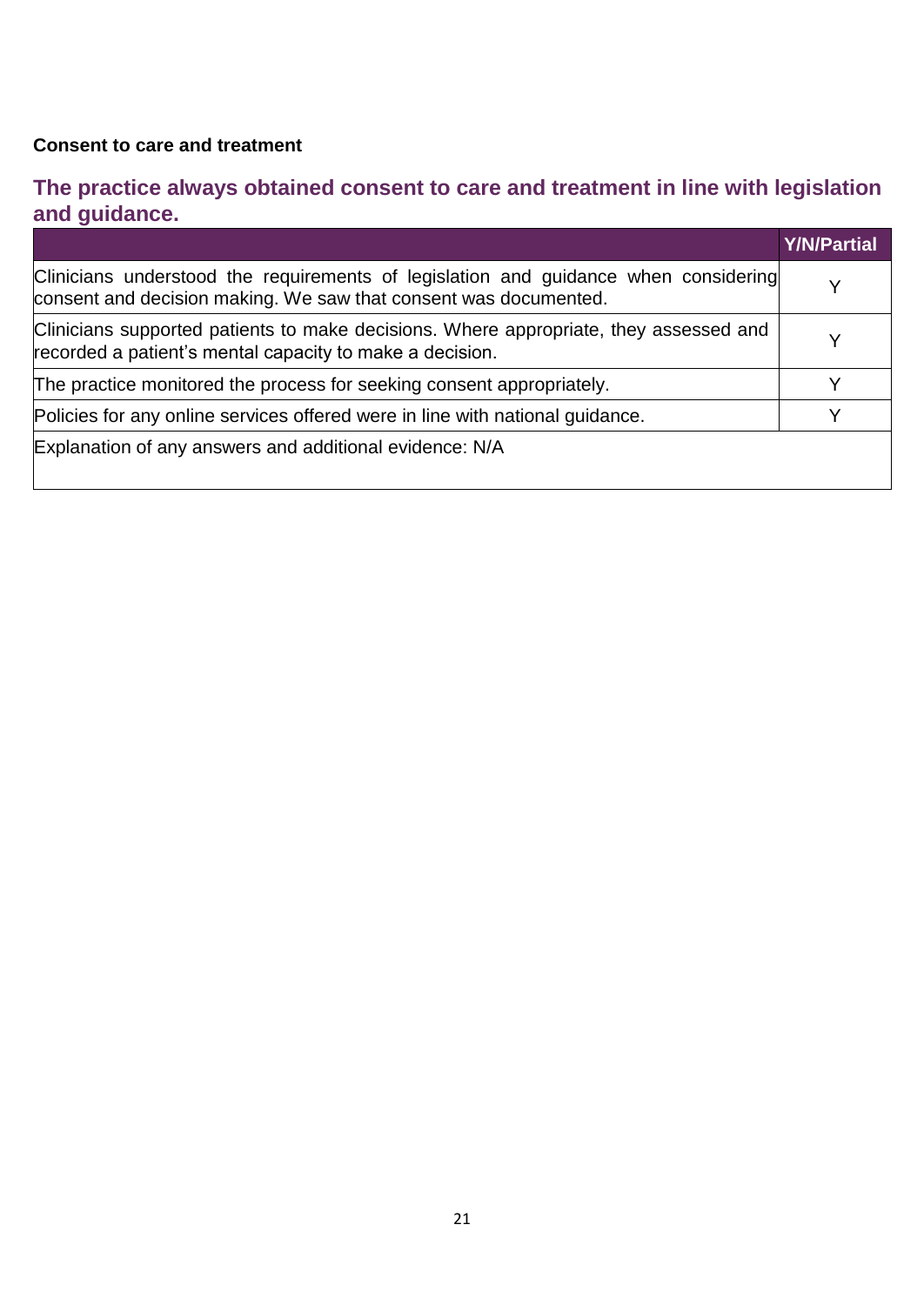## **Caring Caring: Good**

#### **Kindness, respect and compassion**

#### **Staff treated patients with kindness, respect and compassion. Feedback from patients was positive about the way staff treated people.**

|                                                                                                                                                                                                                                          | <b>Y/N/Partial</b> |
|------------------------------------------------------------------------------------------------------------------------------------------------------------------------------------------------------------------------------------------|--------------------|
| Staff understood and respected the personal, cultural, social and religious needs of<br>patients.                                                                                                                                        |                    |
| Staff displayed understanding and a non-judgemental attitude towards patients.                                                                                                                                                           |                    |
| Patients were given appropriate and timely information to cope emotionally with their care,<br>treatment or condition.                                                                                                                   | v                  |
| $-$<br>$\mathbf{r}$ , and a set of the contract of the contract of the contract of the contract of the contract of the contract of the contract of the contract of the contract of the contract of the contract of the contract of the c |                    |

Explanation of any answers and additional evidence:

Staff had received training in equality and diversity.

The practice had a care co-ordinator who worked with vulnerable patients to signpost them to other agencies. We were told that referrals could be from the patient, family or a member of the practice team. We saw evidence of work to support patients to access services and the coordination of care packages through multidisciplinary team working.

| <b>CQC comments cards</b>                                              |    |
|------------------------------------------------------------------------|----|
| Total comments cards received.                                         | 19 |
| Number of CQC comments received which were positive about the service. | 19 |
| Number of comments cards received which were mixed about the service.  |    |
| Number of CQC comments received which were negative about the service. |    |

| <b>Source</b>        | <b>Feedback</b>                                                                                 |
|----------------------|-------------------------------------------------------------------------------------------------|
| CQC Comment<br>cards | All respondents told us that the practice staff were caring, helpful and supportive.            |
|                      | All felt that they had been treated well. Staff treated patients with respect and were<br>kind. |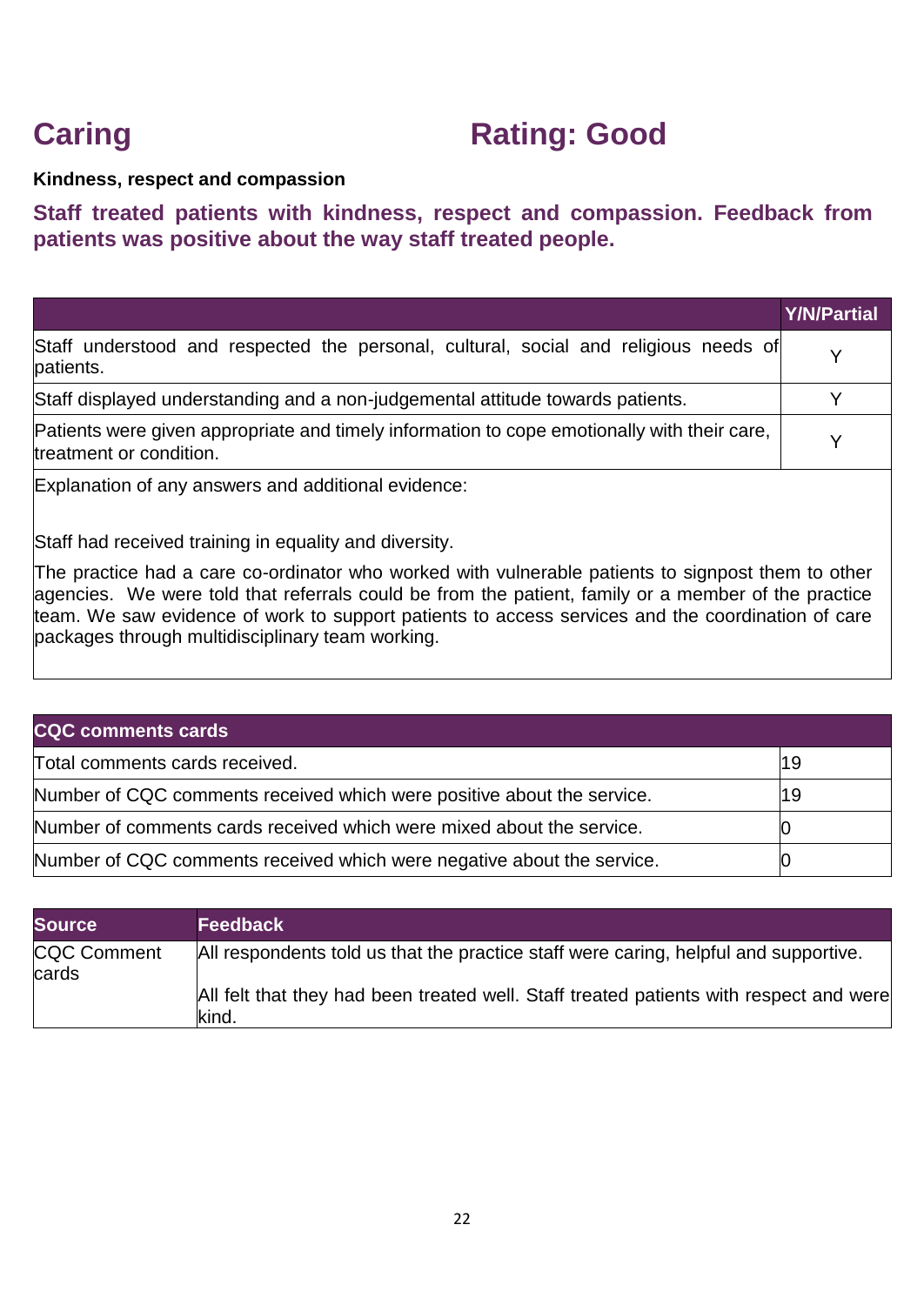#### **National GP Survey results**

**Note:** The questions in the 2018 GP Survey indicators have changed. Ipsos MORI have advised that the new survey data must not be directly compared to the past survey data, because the survey methodology changed in 2018.

| <b>Practice</b><br>population size | Surveys sent out Surveys returned |     | Survey Response<br>rate%' | % of practice<br>population |
|------------------------------------|-----------------------------------|-----|---------------------------|-----------------------------|
| 12241                              | 243                               | 111 | 45.7%                     | 0.91%                       |

| <b>Indicator</b>                                                                                                                                                                                                                                                 | <b>Practice</b> | <b>CCG</b><br>average | <b>England</b><br>average | <b>England</b><br>comparison           |
|------------------------------------------------------------------------------------------------------------------------------------------------------------------------------------------------------------------------------------------------------------------|-----------------|-----------------------|---------------------------|----------------------------------------|
| The percentage of respondents to the GP<br>patient survey who stated that the last time<br>they had a general practice appointment, the<br>healthcare professional was good or very<br>good at listening to them (01/01/2018 to<br>31/03/2018)                   | 89.0%           | 90.9%                 | 89.0%                     | No statistical<br>variation            |
| The percentage of respondents to the GP<br>patient survey who stated that the last time<br>they had a general practice appointment, the<br>healthcare professional was good or very<br>good at treating them with care and concern<br>(01/01/2018 to 31/03/2018) | 86.7%           | 89.3%                 | 87.4%                     | No statistical<br>variation            |
| The percentage of respondents to the GP<br>patient survey who stated that during their<br>last GP appointment they had confidence<br>and trust in the healthcare professional they<br>saw or spoke to (01/01/2018 to 31/03/2018)                                 | 100.0%          | 97.1%                 | 95.6%                     | Significant<br>Variation<br>(positive) |
| The percentage of respondents to the GP<br>patient survey who responded positively to<br>the overall experience of their GP practice<br>(01/01/2018 to 31/03/2018)                                                                                               | 90.7%           | 88.3%                 | 83.8%                     | No statistical<br>variation            |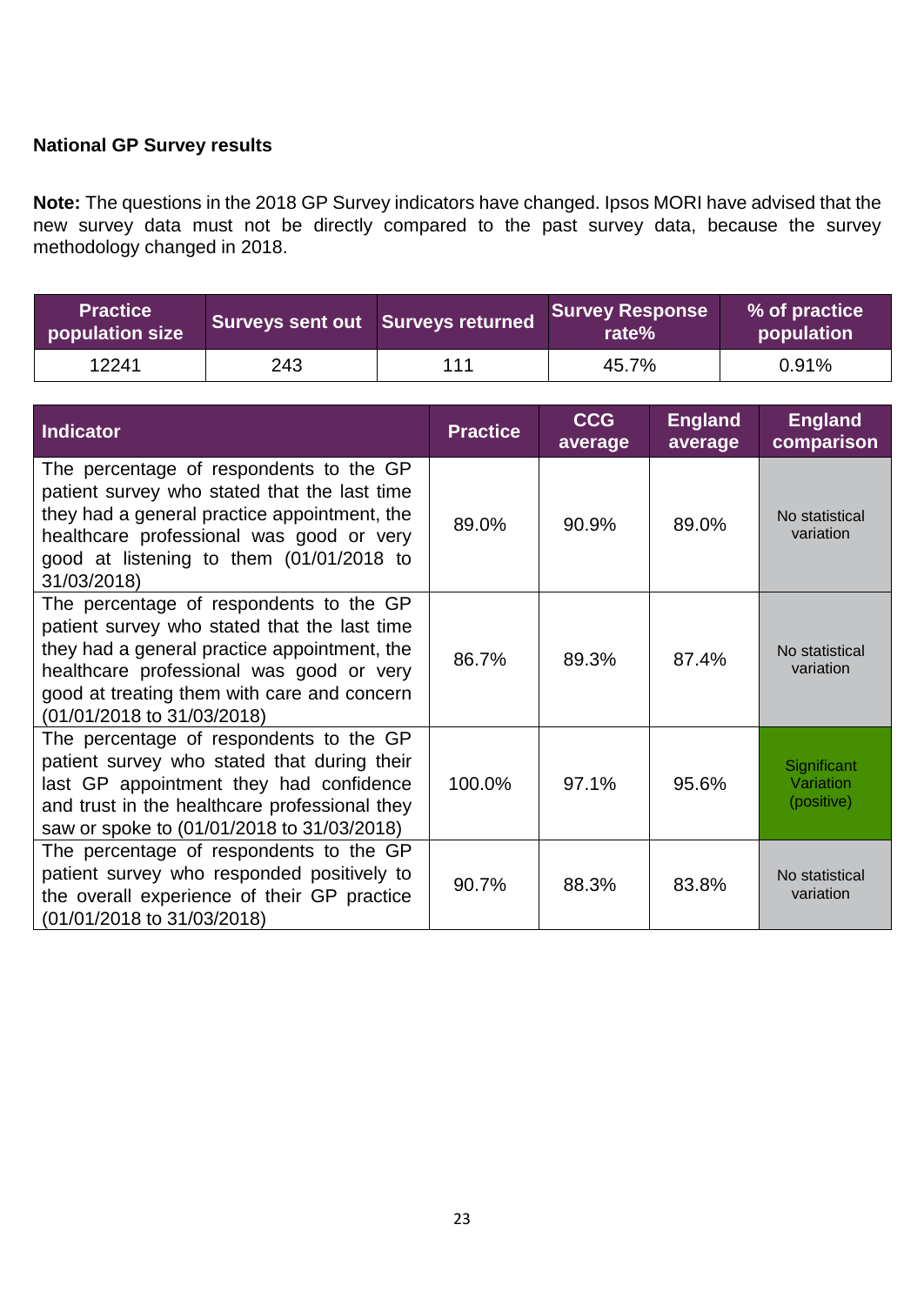| <b>Question</b>                                                             | Y/N |
|-----------------------------------------------------------------------------|-----|
| The practice carries out its own patient survey/patient feedback exercises. |     |

#### **Any additional evidence**

The practice had undertaken a survey on the experience of patients using paramedic practitioners as part of the urgent care clinics. Positive feedback was received from respondents to the survey. All patients felt listened to, they had confidence in the paramedic and their concerns were addressed.

#### **Involvement in decisions about care and treatment Staff helped patients to be involved in decisions about care and treatment.**

|                                                                                                                                        | <b>Y/N/Partial</b> |
|----------------------------------------------------------------------------------------------------------------------------------------|--------------------|
| Staff communicated with patients in a way that helped them to understand their care,<br>treatment and condition, and any advice given. |                    |
| Staff helped patients and their carers find further information and access community and<br>advocacy services.                         |                    |
| Explanation of any answers and additional evidence: N/A                                                                                |                    |

#### **National GP Survey results**

| Indicator                                                                                                                                                                                                                                     | <b>Practice</b> | <b>CCG</b><br>average | <b>England</b><br>average | <b>England</b><br>comparison |
|-----------------------------------------------------------------------------------------------------------------------------------------------------------------------------------------------------------------------------------------------|-----------------|-----------------------|---------------------------|------------------------------|
| The percentage of respondents to the GP<br>patient survey who stated that during their<br>last GP appointment they were involved as<br>much as they wanted to be in decisions about<br>their care and treatment (01/01/2018 to<br>31/03/2018) | 98.8%           | 95.7%                 | 93.5%                     | Variation<br>(positive)      |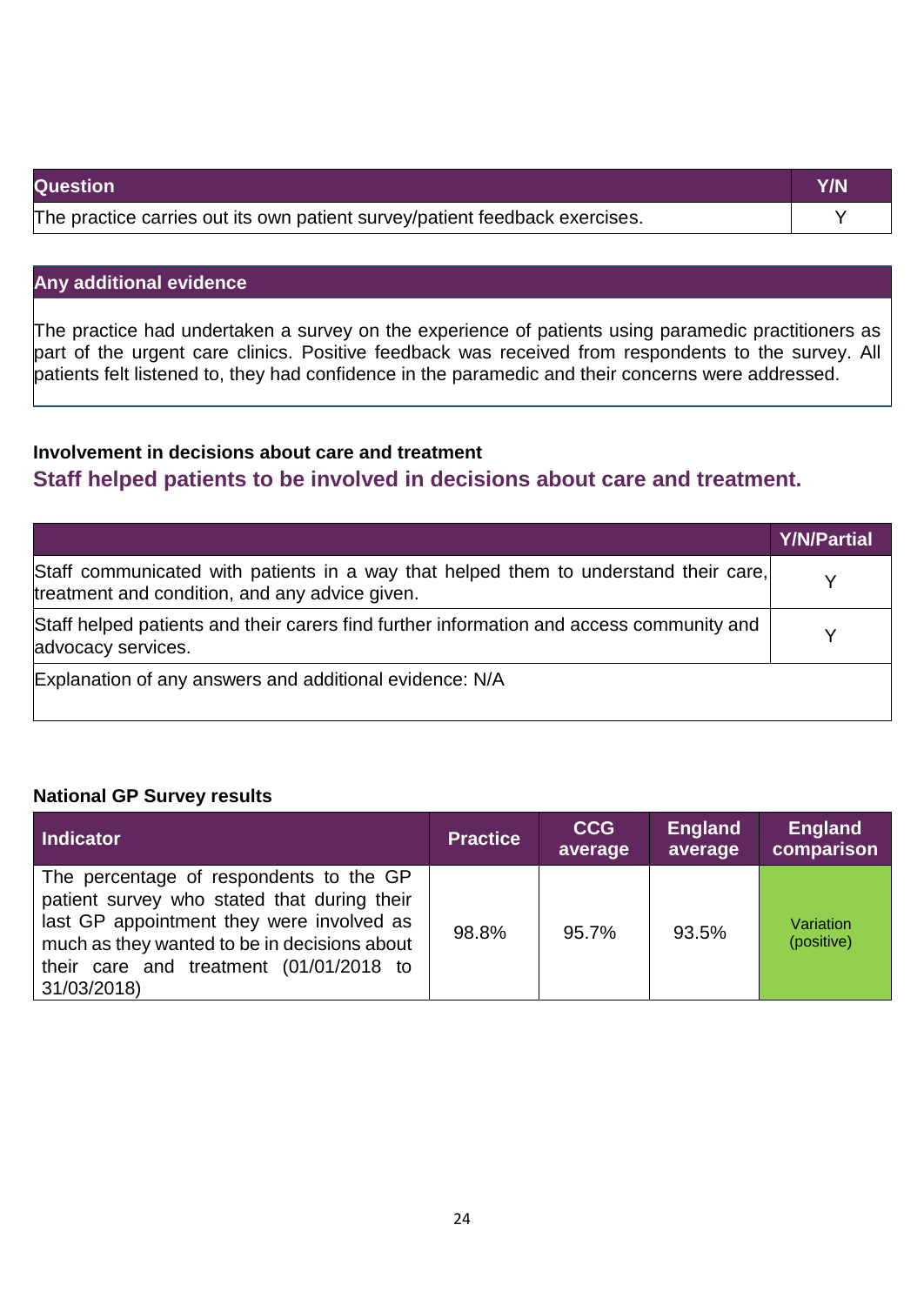|                                                                                                                                                            | <b>Y/N/Partial</b> |
|------------------------------------------------------------------------------------------------------------------------------------------------------------|--------------------|
| Interpretation services were available for patients who did not have English as a first<br>language.                                                       |                    |
| Patient information leaflets and notices were available in the patient waiting area which<br>told patients how to access support groups and organisations. |                    |
| Information leaflets were available in other languages and in easy read format.                                                                            |                    |
| Information about support groups was available on the practice website.                                                                                    |                    |
| Explanation of any answers and additional evidence:                                                                                                        |                    |

The practice had access to translation services, documents could be provided in large print and the premises had a hearing loop installed.

| <b>Carers</b>                              | <b>Narrative</b>                                                                                                                                                                                                                       |
|--------------------------------------------|----------------------------------------------------------------------------------------------------------------------------------------------------------------------------------------------------------------------------------------|
| carers identified.                         | Percentage and number of 226, which was approximately 2% of the patient population.                                                                                                                                                    |
| carers (including young)<br>carers).       | How the practice supported The practice had a care co-ordinator. The care co-ordinator provided<br>signposting and practical information for carers on a range of subjects, met<br>with individuals and discussed their support needs. |
| recently bereaved patients. write to them. | How the practice supported Families would receive a call from the practice and the practice would also                                                                                                                                 |

#### **Privacy and dignity**

## **The practice respected / did not always respect patients' privacy and dignity.**

|                                                                                                                                             | <b>Y/N/Partial</b> |
|---------------------------------------------------------------------------------------------------------------------------------------------|--------------------|
| Curtains were provided in consulting rooms to maintain patients' privacy and dignity<br>during examinations, investigations and treatments. |                    |
| Consultation and treatment room doors were closed during consultations.                                                                     |                    |
| A private room was available if patients were distressed or wanted to discuss sensitive<br>lissues.                                         |                    |
| There were arrangements to ensure confidentiality at the reception desk.                                                                    |                    |
| Explanation of any answers and additional evidence: N/A                                                                                     |                    |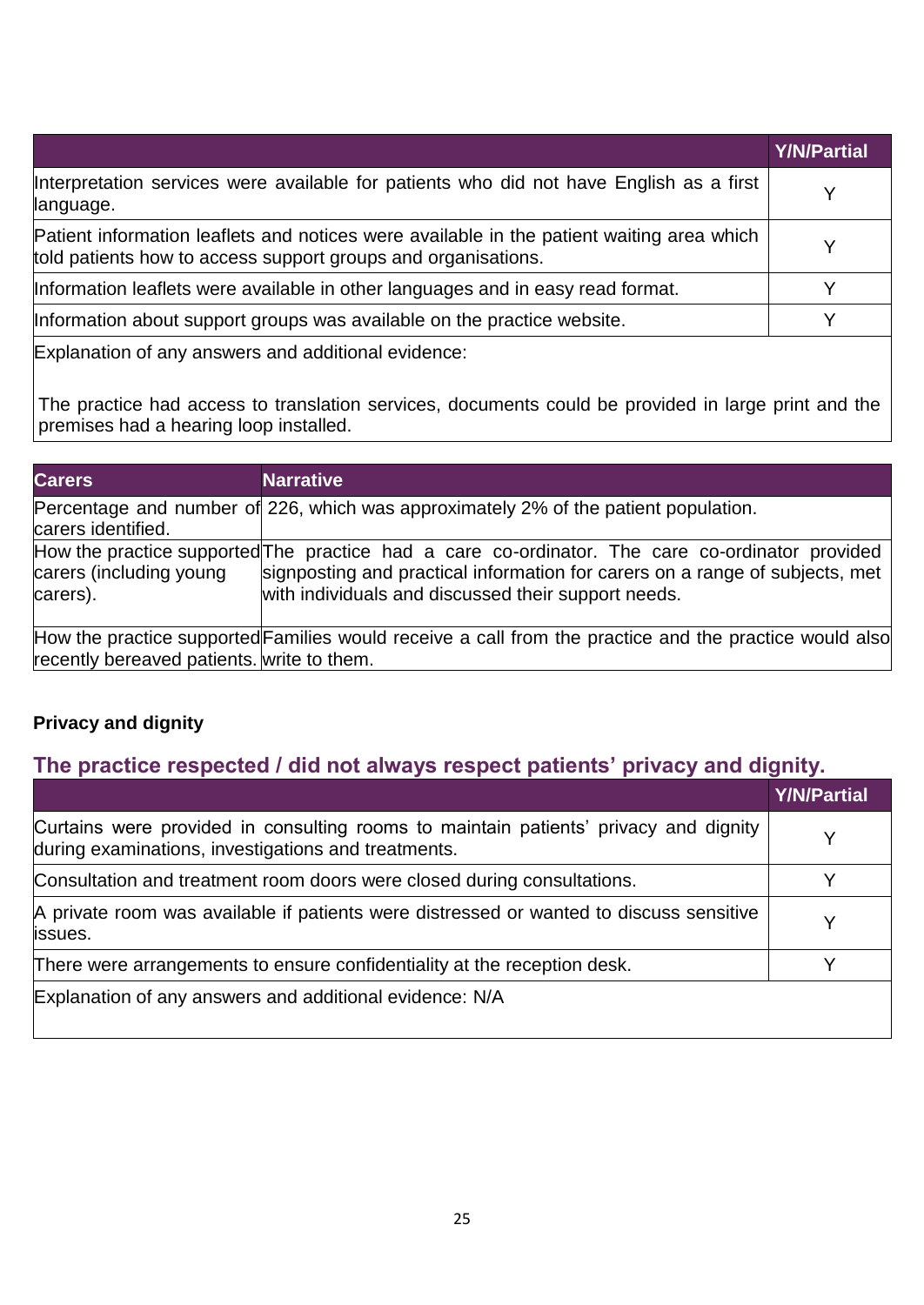## **Responsive Rating: Good**

#### **Responding to and meeting people's needs**

#### **The practice organised and delivered services to meet patients' needs.**

|                                                                                                                     | <b>Y/N/Partial</b> |
|---------------------------------------------------------------------------------------------------------------------|--------------------|
| The practice understood the needs of its local population and had developed services in<br>response to those needs. | Y                  |
| The importance of flexibility, informed choice and continuity of care was reflected in the<br>services provided.    | Y                  |
| The facilities and premises were appropriate for the services being delivered.                                      |                    |
| The practice made reasonable adjustments when patients found it hard to access services.                            | Y                  |
| There were arrangements in place for people who need translation services.                                          | Y                  |
| The practice complied with the Accessible Information Standard.                                                     | v                  |
| Explanation of any answers and additional evidence: N/A                                                             |                    |

| <b>Practice Opening Times</b> |                |
|-------------------------------|----------------|
| Day                           | <b>Time</b>    |
| Opening times:                |                |
| Monday                        | 08:00 to 18:30 |
| Tuesday                       | 08:00 to 18:30 |
| Wednesday                     | 08:00 to 18:30 |
| Thursday                      | 08:00 to 18:30 |
| Friday                        | 08:00 to 18:30 |
|                               |                |
| Appointments available:       |                |
| Monday                        | 08:00 to 18:30 |
| Tuesday                       | 08:00 to 18:30 |
| Wednesday                     | 08:00 to 18:30 |
| Thursday                      | 08:00 to 18:30 |
| Friday                        | 08:00 to 18:30 |
|                               |                |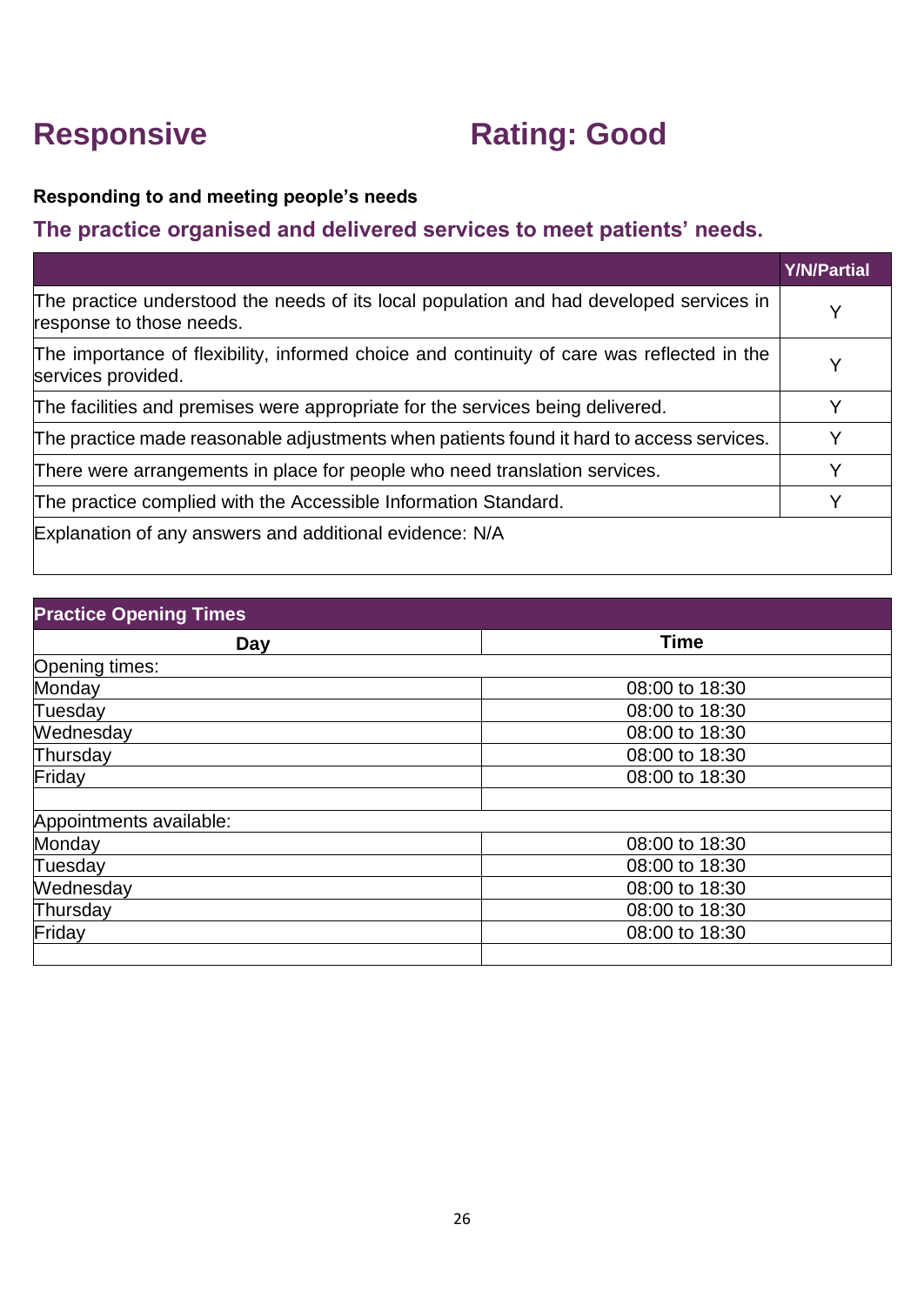National GP Survey results

| <b>Practice</b><br>population size | Surveys sent out Surveys returned |     | <b>Survey Response</b><br>rate $%$ | % of practice<br>population |
|------------------------------------|-----------------------------------|-----|------------------------------------|-----------------------------|
| 12241                              | 243                               | 111 | 45.7%                              | 0.91%                       |

| Indicator                                                                                                                                                                   | <b>Practice</b> | <b>CCG</b><br>average | <b>England</b><br>average | <b>England</b><br>comparison |
|-----------------------------------------------------------------------------------------------------------------------------------------------------------------------------|-----------------|-----------------------|---------------------------|------------------------------|
| The percentage of respondents to the GP<br>patient survey who stated that at their last<br>general practice appointment, their needs<br>were met (01/01/2018 to 31/03/2018) | 98.9%           | 96.1%                 | 94.8%                     | Variation<br>(positive)      |

#### **Any additional evidence or comments**

Appointments could be booked up to six weeks in advance.

On the day appointments were available through the practice's urgent care clinic.

#### **Older people Population group rating: Good**

#### **Findings**

- All patients had a named GP who supported them in whatever setting they lived.
- The practice was responsive to the needs of older patients and offered home visits and urgent appointments for those with enhanced needs and complex medical issues.
- The practice provided effective care coordination to enable older patients to access appropriate services.
- The practice hosted Age UK, offering a room on a regular basis to see older patients who need help and support with paperwork or social situations.

#### **People with long-term conditions Population group rating: Good**

- Patients with multiple conditions had their needs reviewed in one appointment.
- The practice provided effective care coordination to enable patients with long-term conditions to access appropriate services.
- Newly diagnosed patients with diabetes were offered two 40-minute appointments to provide information, explanation of the condition, explore emotional issues and provide lifestyle management support.
- The practice liaised regularly with the local district nursing team and community matrons to discuss and manage the needs of patients with complex medical issues.
- Care and treatment for people with long-term conditions approaching the end of life was coordinated with other services.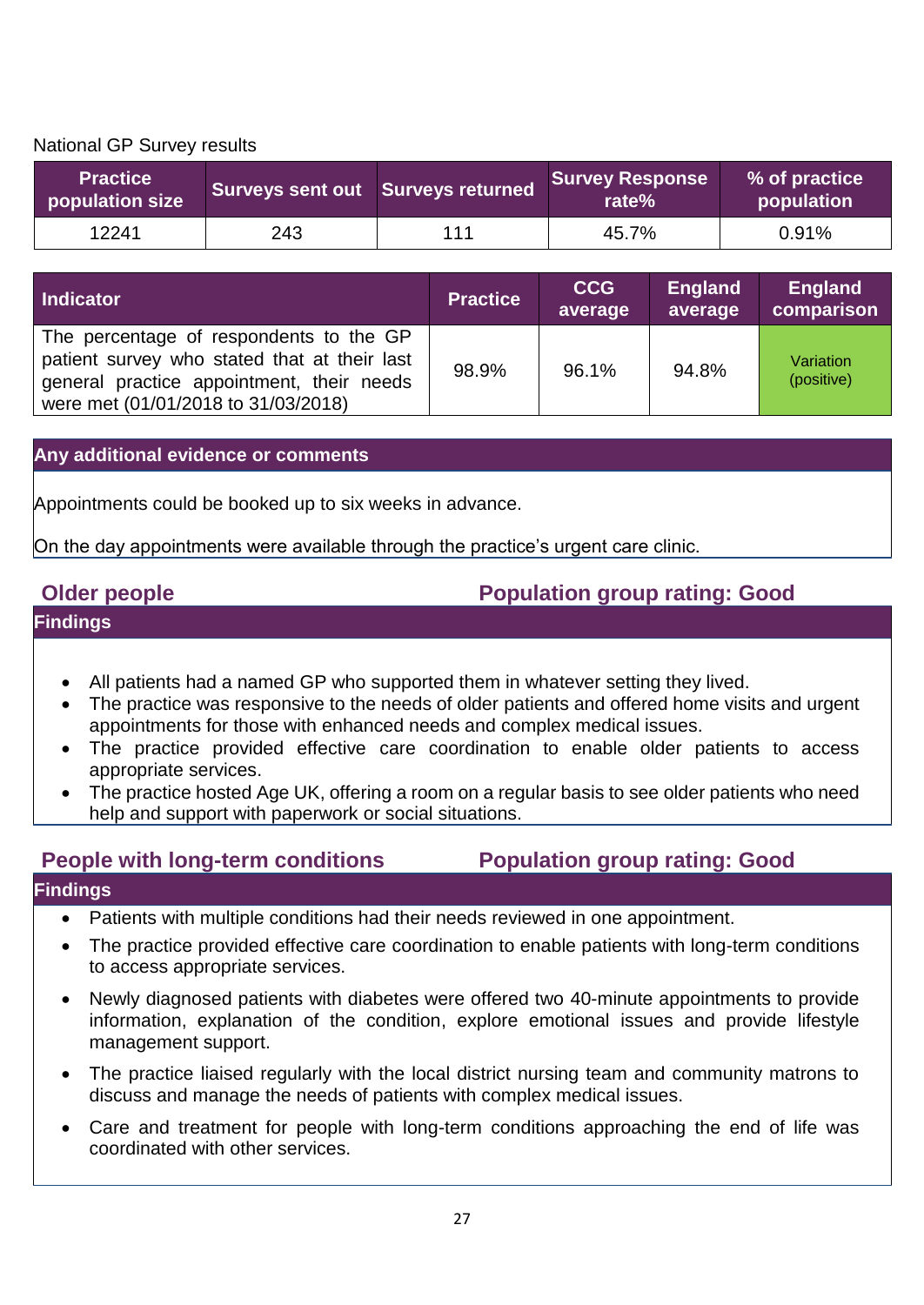#### **Families, children and young people Population group rating: Good Findings**

#### • We found there were systems to identify and follow up children living in disadvantaged circumstances and who were at risk, for example, children and young people who had a high number of accident and emergency (A&E) attendances. Records we looked at confirmed this.

- All parents or guardians calling with concerns about a child were offered a same day appointment when necessary.
- The practice arranged child-friendly Saturday flu clinics for children under five years of age.
- The practice telephoned families of children with chronic illnesses to encourage them to attend surgery and get their flu spray/injection.
- The practice had a designated waiting area for babies and young families.
- A contraception clinic was offered every Tuesday afternoon.
- A number of initiatives were underway to engage with secondary schools on health education, access to GP services and dealing with stress and anxiety.

### **Working age people (including those recently retired and students)**

### **Population group rating: Good**

- The needs of this population group had been identified and the practice had adjusted the services it offered to ensure these were accessible, flexible and offered continuity of care.
- Pre-bookable appointments were also available to all patients at additional locations within the area, as the practice was a member of a GP federation. Appointments were available on Saturday.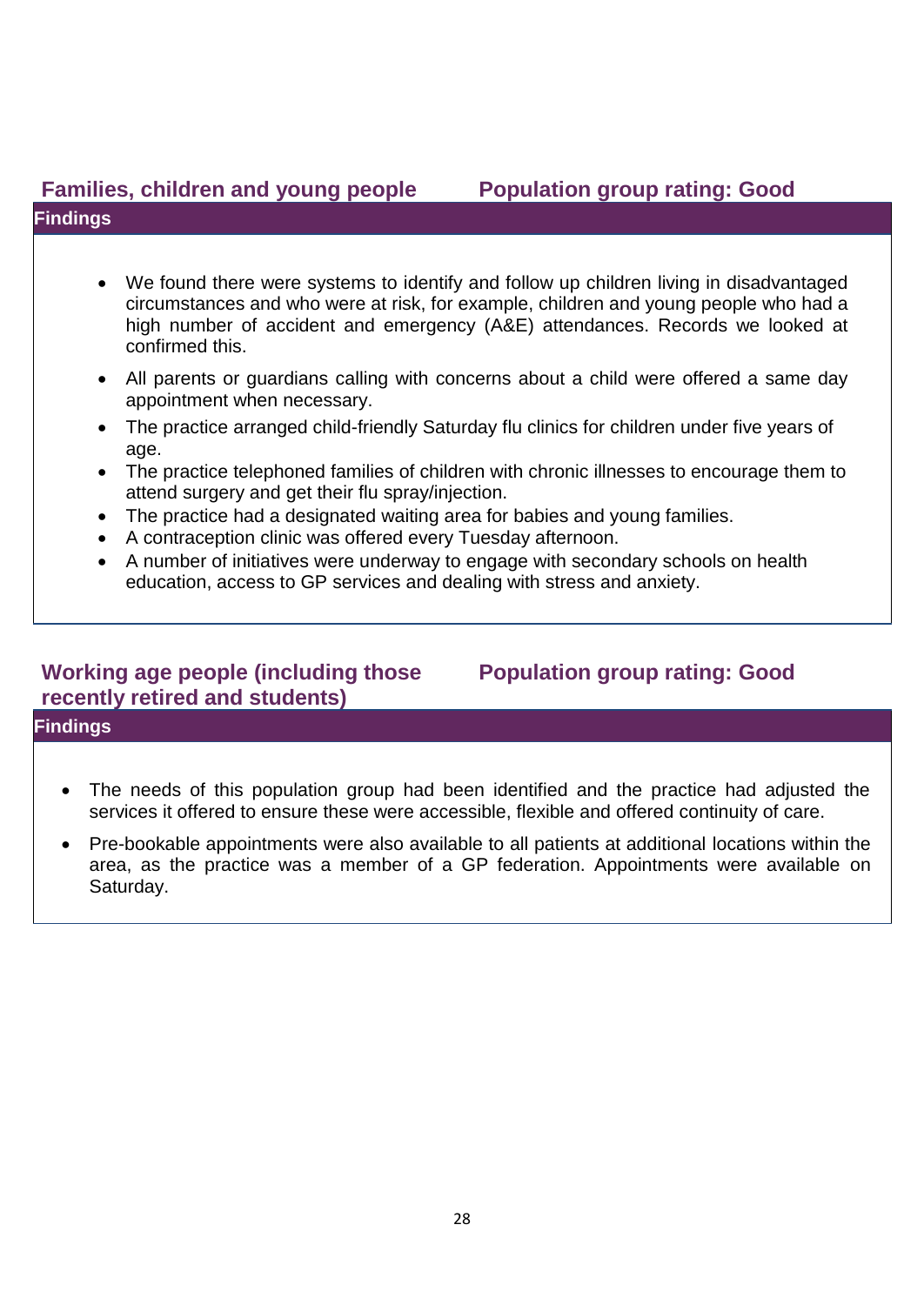#### **People whose circumstances make them vulnerable**

#### **Findings**

- The practice held a register of patients living in vulnerable circumstances including homeless people, travellers and those with a learning disability.
- People in vulnerable circumstances were easily able to register with the practice, including those with no fixed abode such as homeless people and travellers.
- The practice provided effective care coordination to enable patients living in vulnerable circumstances to access appropriate services.
- The practice adjusted the delivery of its services to meet the needs of patients with a learning disability.
- Practice nurses had reviewed the process of engaging with patients to come in for annual reviews. Individualised letters were sent and followed up with a text message to encourage attendance at appointments.
- The practice provides a quiet separate waiting room for patients who may feel overwhelmed or are having acute difficulties.

#### **People experiencing poor mental health (including people with dementia) Findings**

health.

- Priority appointments were allocated when necessary to those experiencing poor mental
- Staff interviewed had a good understanding of how to support patients with mental health needs and those patients living with dementia.
- The practice was aware of support groups within the area and signposted their patients to these accordingly.
- The practice had planned events with the aim of focusing on dementia awareness including a speaker from the local memory assessment service as well as a session with a Care of the Elderly Physician.

## **Population group rating: Good**

# **Population group rating: Good**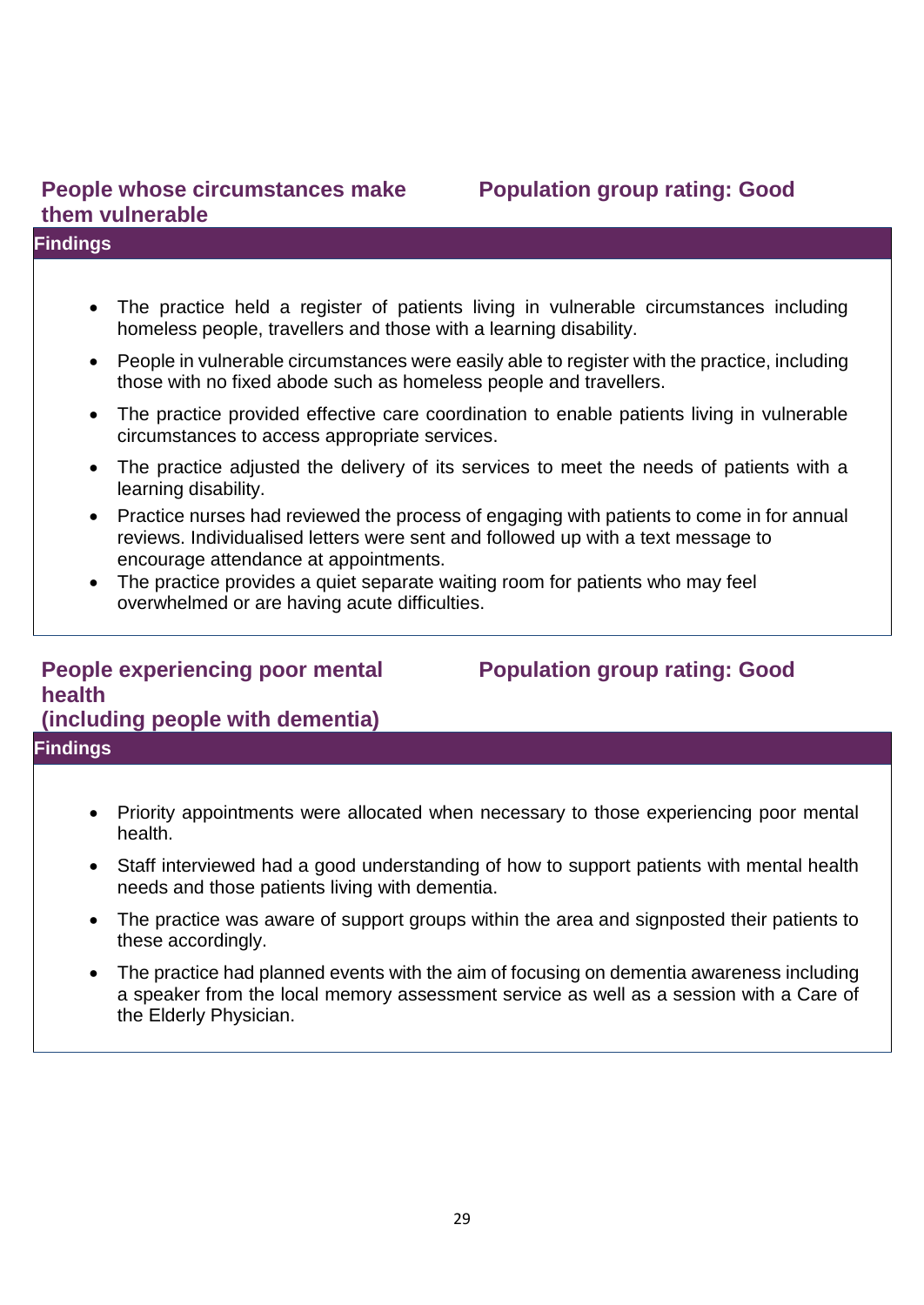#### **Timely access to the service**

## **People were able to access care and treatment in a timely way.**

National GP Survey results

|                                                                                                                                         | <b>Y/N/Partial</b> |
|-----------------------------------------------------------------------------------------------------------------------------------------|--------------------|
| Patients with urgent needs had their care prioritised.                                                                                  |                    |
| The practice had a system to assess whether a home visit was clinically necessary and<br>the urgency of the need for medical attention. |                    |
| Appointments, care and treatment were only cancelled or delayed when absolutely<br>necessary.                                           |                    |
| Explanation of any answers and additional evidence: N/A                                                                                 |                    |

| Indicator                                                                                                                                                                                              | <b>Practice</b> | <b>CCG</b><br>average | <b>England</b><br>average | <b>England</b><br>comparison |
|--------------------------------------------------------------------------------------------------------------------------------------------------------------------------------------------------------|-----------------|-----------------------|---------------------------|------------------------------|
| The percentage of respondents to the GP<br>patient survey who responded positively to<br>how easy it was to get through to someone at<br>their GP practice on the phone (01/01/2018)<br>to 31/03/2018) | 64.4%           | N/A                   | 70.3%                     | No statistical<br>variation  |
| The percentage of respondents to the GP<br>patient survey who responded positively to<br>overall experience of making<br>the<br>an<br>appointment (01/01/2018 to 31/03/2018)                           | 65.5%           | 74.0%                 | 68.6%                     | No statistical<br>variation  |
| The percentage of respondents to the GP<br>patient survey who were very satisfied or<br>fairly satisfied with their GP practice<br>(01/01/2018<br>appointment<br>times<br>to<br>31/03/2018)            | 65.6%           | 69.5%                 | 65.9%                     | No statistical<br>variation  |
| The percentage of respondents to the GP<br>patient survey who were satisfied with the<br>type of appointment (or appointments) they<br>were offered (01/01/2018 to 31/03/2018)                         | 76.6%           | 79.4%                 | 74.4%                     | No statistical<br>variation  |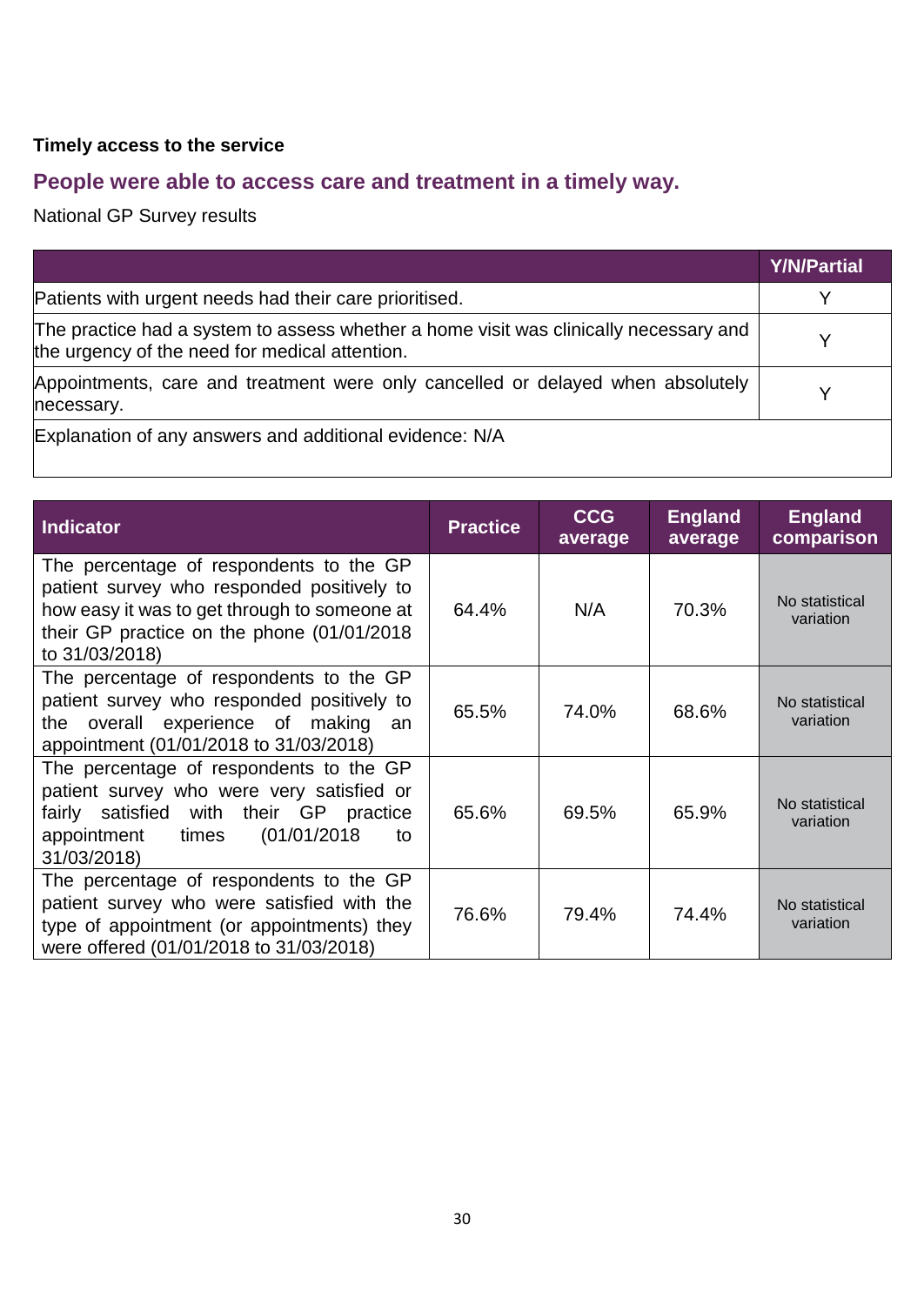#### **Listening and learning from concerns and complaints**

### **Complaints were listened and responded to and used to improve the quality of care.**

| <b>Complaints</b>                                                                  |  |
|------------------------------------------------------------------------------------|--|
| Number of complaints received in the last year.                                    |  |
| Number of complaints we examined.                                                  |  |
| Number of complaints we examined that were satisfactorily handled in a timely way. |  |
| Number of complaints referred to the Parliamentary and Health Service Ombudsman.   |  |

|                                                                               | <b>Y/N/Partial</b> |
|-------------------------------------------------------------------------------|--------------------|
| Information about how to complain was readily available.                      |                    |
| There was evidence that complaints were used to drive continuous improvement. |                    |
| Explanation of any answers and additional evidence:                           |                    |
| The above number also included verbal complaints.                             |                    |
|                                                                               |                    |

#### Example(s) of learning from complaints.

| <b>Complaint</b>                    | <b>Specific action taken</b>                                                                                                                                                                                          |  |
|-------------------------------------|-----------------------------------------------------------------------------------------------------------------------------------------------------------------------------------------------------------------------|--|
| lon.                                | Complaint from school nursing team about Practice reception team received input on<br>safe<br>the use of an inappropriate number to call communication and training data protection<br>and<br>information governance. |  |
| Blood test result had been mis-read | Error picked up by another GP and rectified. GP and<br>practice manager both sent a letter of apology to the<br>patient with a full explanation of the incident.                                                      |  |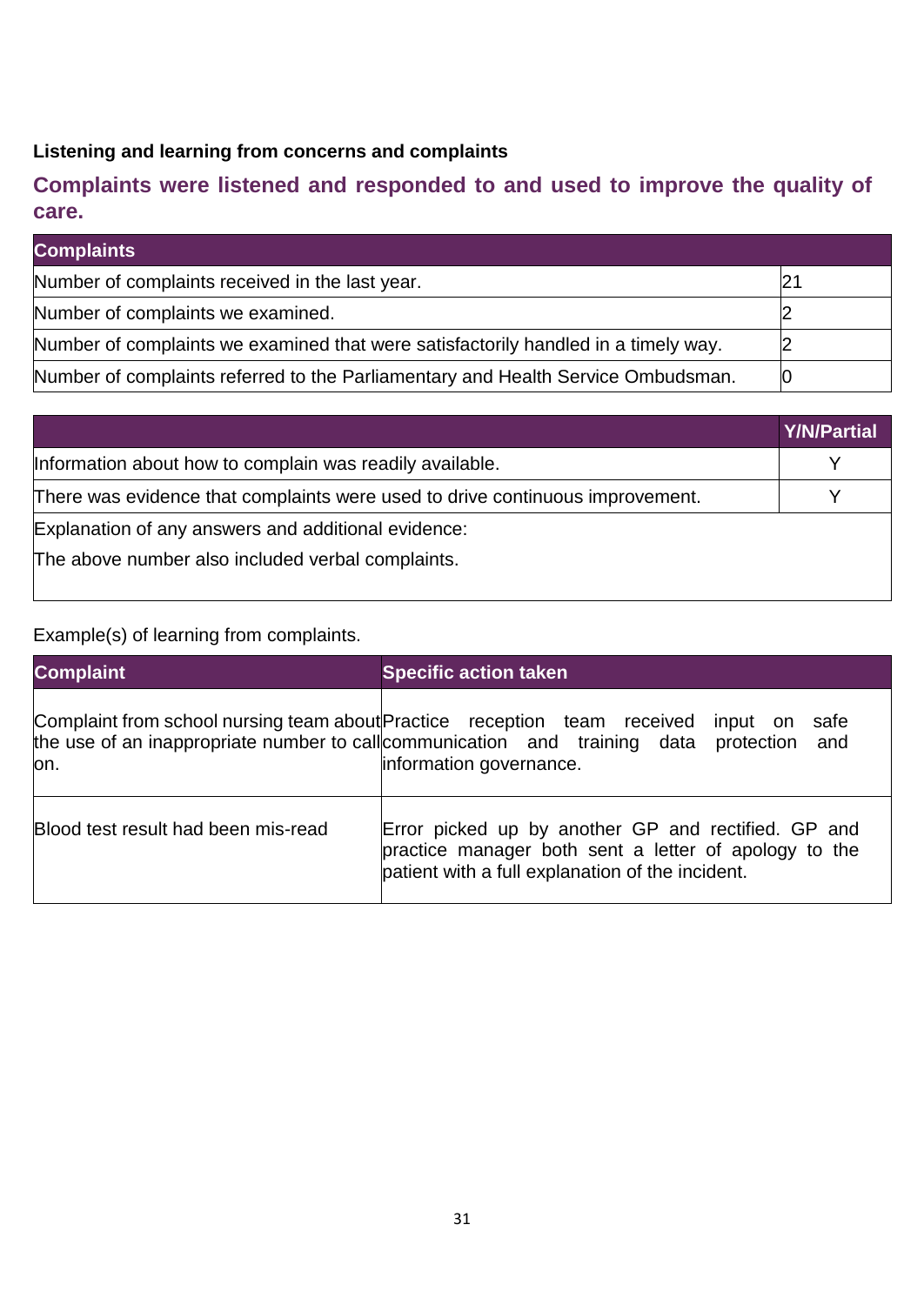## **Well-led Rating: Good**

**Leadership capacity and capability**

#### **There was compassionate, inclusive and effective leadership at all levels**

|                                                                                         | <b>Y/N/Partial</b> |
|-----------------------------------------------------------------------------------------|--------------------|
| Leaders demonstrated that they understood the challenges to quality and sustainability. |                    |
| They had identified the actions necessary to address these challenges.                  |                    |
| Staff reported that leaders were visible and approachable.                              |                    |
| There was a leadership development programme, including a succession plan.              |                    |
| Explanation of any answers and additional evidence:                                     |                    |

#### **Vision and strategy**

#### **The practice had a clear vision and credible strategy to provide high quality sustainable care.**

|                                                                                                                | <b>Y/N/Partial</b> |
|----------------------------------------------------------------------------------------------------------------|--------------------|
| The practice had a clear vision and set of values that prioritised quality and sustainability.                 |                    |
| There was a realistic strategy to achieve their priorities.                                                    |                    |
| The vision, values and strategy were developed in collaboration with staff, patients and<br>external partners. |                    |
| Staff knew and understood the vision, values and strategy and their role in achieving<br>them.                 |                    |
| Progress against delivery of the strategy was monitored.                                                       |                    |

Explanation of any answers and additional evidence:

The practice leaders were aware of the challenges the practice faced and were developing strategies to address them. Whilst the practice had retained its workforce for many years they had also lost staff through retirement. We noted that over the last two years the practice had faced significant staffing challenges and worked to maintain services at all times. The practice took succession planning seriously together with training and developing the staff team.

The practice was looking at new ways of working, developing new roles, for example the introduction of the paramedic practitioner's role, now well established in the practice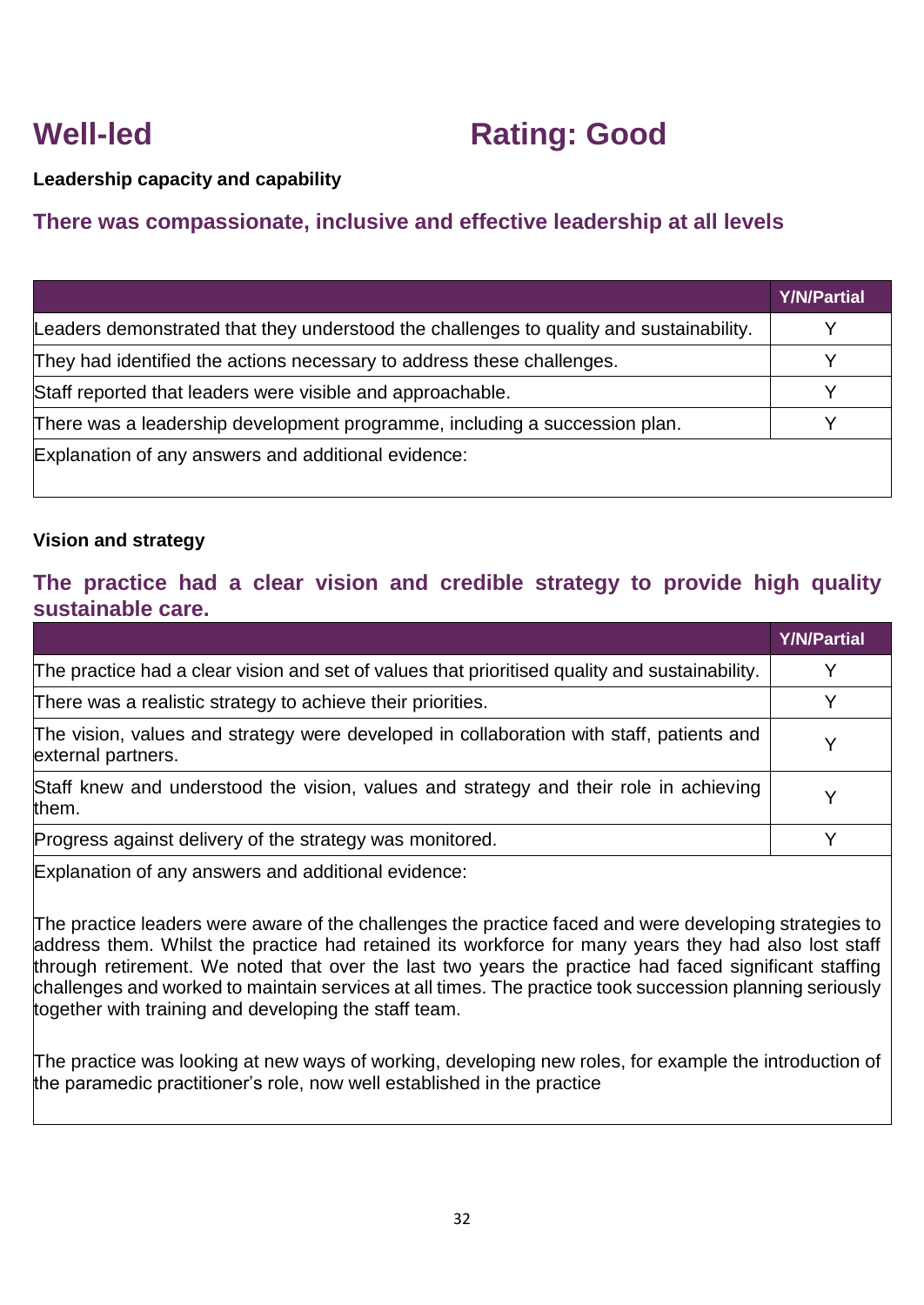#### **Culture**

### **The practice had a culture which drove high quality sustainable care.**

|                                                                                                                         | <b>Y/N/Partial</b> |
|-------------------------------------------------------------------------------------------------------------------------|--------------------|
| There were arrangements to deal with any behaviour inconsistent with the vision and<br>values.                          | Y                  |
| Staff reported that they felt able to raise concerns without fear of retribution.                                       | Y                  |
| There was a strong emphasis on the safety and well-being of staff.                                                      | Y                  |
| There were systems to ensure compliance with the requirements of the duty of candour.                                   | Y                  |
| When people were affected by things that went wrong they were given an apology and<br>informed of any resulting action. | Y                  |
| The practice encouraged candour, openness and honesty.                                                                  | Y                  |
| The practice's speaking up policies were in line with the NHS Improvement Raising<br>Concerns (Whistleblowing) Policy.  | Υ                  |
| The practice had access to a Freedom to Speak Up Guardian.                                                              | Y                  |
| Staff had undertaken equality and diversity training.                                                                   |                    |
| Explanation of any answers and additional evidence: N/A                                                                 |                    |

#### Examples of feedback from staff or other evidence about working at the practice

| <b>Source</b>           | <b>Feedback</b>                                                                                                                                                                                                                                                    |
|-------------------------|--------------------------------------------------------------------------------------------------------------------------------------------------------------------------------------------------------------------------------------------------------------------|
| <b>Staff interviews</b> | Staff told us they received the training they needed for their roles and had<br>protected time to do so. The practice ensured staff had regular appraisals. Staff<br>told us that they had been given real opportunities to develop their skills and<br>potential. |
|                         | Staff told us that they spent time together at social events and away days<br>arranged by the practice. This included a BBQ hosted by the senior partner.                                                                                                          |
| <b>Staff interviews</b> | Staff we spoke with told us they felt they were part of team that worked well<br>together and was always supported by the management team.                                                                                                                         |
|                         | They said the GPs and practice manager were approachable and helpful.                                                                                                                                                                                              |
|                         | Staff told us they had no hesitation in raising concerns or discussing issues.                                                                                                                                                                                     |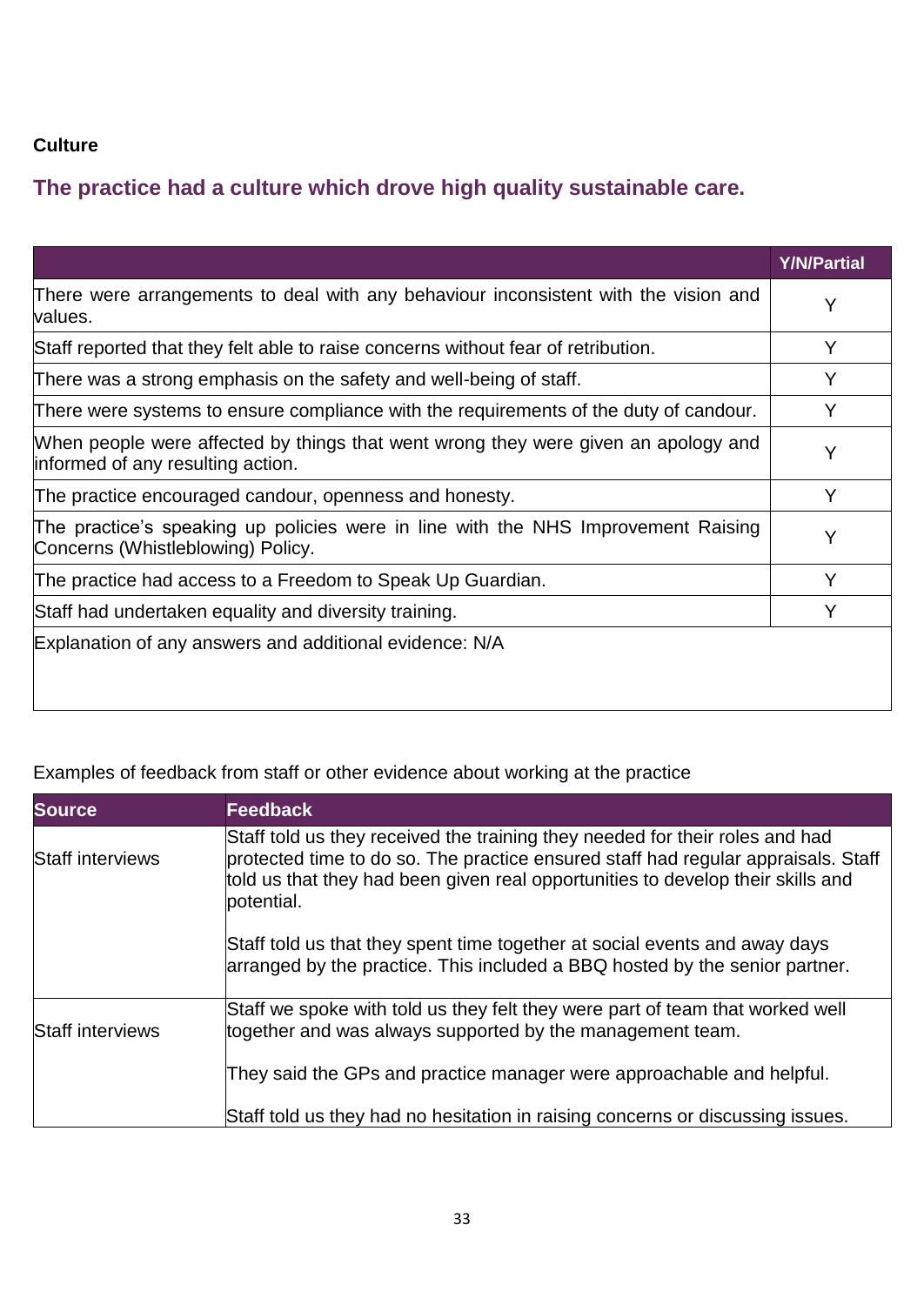#### **Governance arrangements**

#### **There were clear responsibilities, roles and systems of accountability to support good governance and management.**

|                                                                             | Y/N/Partial |
|-----------------------------------------------------------------------------|-------------|
| There were governance structures and systems which were regularly reviewed. |             |
| Staff were clear about their roles and responsibilities.                    |             |
| There were appropriate governance arrangements with third parties.          |             |
| Explanation of any answers and additional evidence: N/A                     |             |

#### **Managing risks, issues and performance**

#### **There clear and effective processes for managing risks, issues and performance.**

|                                                                                                             | <b>Y/N/Partial</b> |
|-------------------------------------------------------------------------------------------------------------|--------------------|
| There were comprehensive assurance systems which were regularly reviewed and<br>improved.                   | v                  |
| There were processes to manage performance.                                                                 |                    |
| There was a systematic programme of clinical and internal audit.                                            |                    |
| There were effective arrangements for identifying, managing and mitigating risks.                           |                    |
| A major incident plan was in place.                                                                         | v                  |
| Staff were trained in preparation for major incidents.                                                      |                    |
| When considering service developments or changes, the impact on quality and<br>sustainability was assessed. |                    |
| Explanation of any answers and additional evidence: N/A                                                     |                    |

#### **Appropriate and accurate information**

#### **There was a demonstrated commitment to using data and information proactively to drive and support decision making.**

|                                                                                                       | <b>Y/N/Partial</b> |
|-------------------------------------------------------------------------------------------------------|--------------------|
| Staff used data to adjust and improve performance.                                                    |                    |
| Performance information was used to hold staff and management to account.                             |                    |
| Our inspection indicated that information was accurate, valid, reliable and timely.                   |                    |
| There were effective arrangements for identifying, managing and mitigating risks.                     |                    |
| Staff whose responsibilities included making statutory notifications understood what this<br>entails. |                    |
| Explanation of any answers and additional evidence: N/A                                               |                    |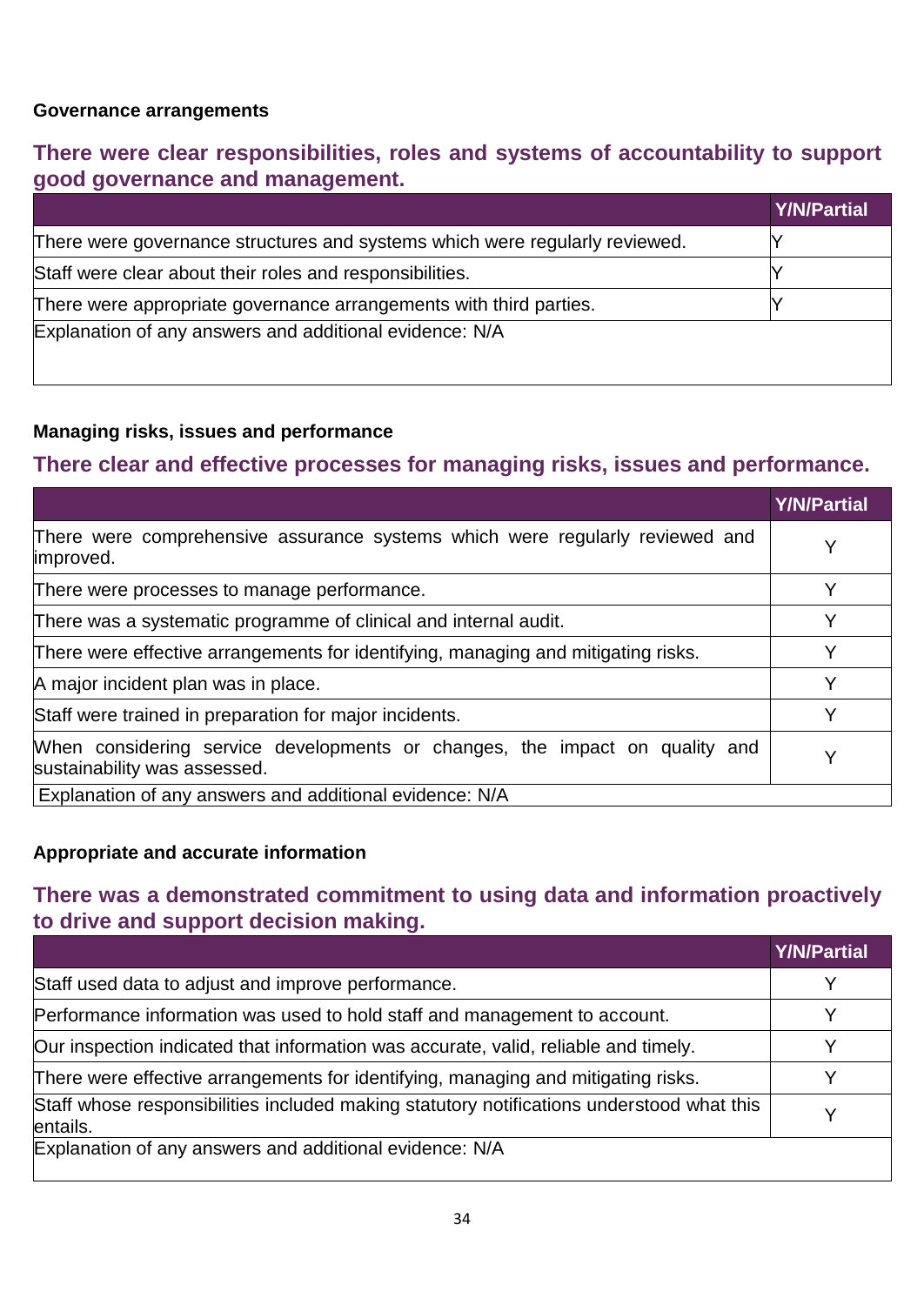#### **Engagement with patients, the public, staff and external partners**

#### **The practice involved staff and external partners to sustain high quality and sustainable care.**

|                                                                                                                   | <b>Y/N/Partial</b> |
|-------------------------------------------------------------------------------------------------------------------|--------------------|
| Patient views were acted on to improve services and culture.                                                      |                    |
| The practice had an active Patient Participation Group.                                                           |                    |
| Staff views were reflected in the planning and delivery of services.                                              |                    |
| The practice worked with stakeholders to build a shared view of challenges and of the<br>needs of the population. |                    |
| Explanation of any answers and additional evidence: N/A                                                           |                    |

#### Feedback from Patient Participation Group.

#### **Feedback**

We spoke with a member of the PPG. They were positive about the work the PPG had done and the relationship they had with the practice staff team. We were told that the practice management engaged well with them. The PPG were exploring ways to maintain communication with the patient group and linking in with other PPG groups in the locality with a view to hosting joint events.

The PPG had carried out activities to engage with the practice population. For example, attending Flu clinic days and organising and hosting events for the patient population.

#### **Continuous improvement and innovation**

#### **There were systems and processes for learning, continuous improvement and innovation.**

|                                                                  | <b>Y/N/Partial</b> |
|------------------------------------------------------------------|--------------------|
| There was a strong focus on continuous learning and improvement. |                    |
| Learning was shared effectively and used to make improvements.   |                    |
| Explanation of any answers and additional evidence:              |                    |

The practice had regular clinical and team meetings to discuss incidents, complaints and plan for the future. Learning from incidents was disseminated to the team.

The practice had engaged with plans to develop primary care networks (PCN). (PCNs are a key part of the NHS Long Term Plan, with all general practices being required to be in a network by June 2019)